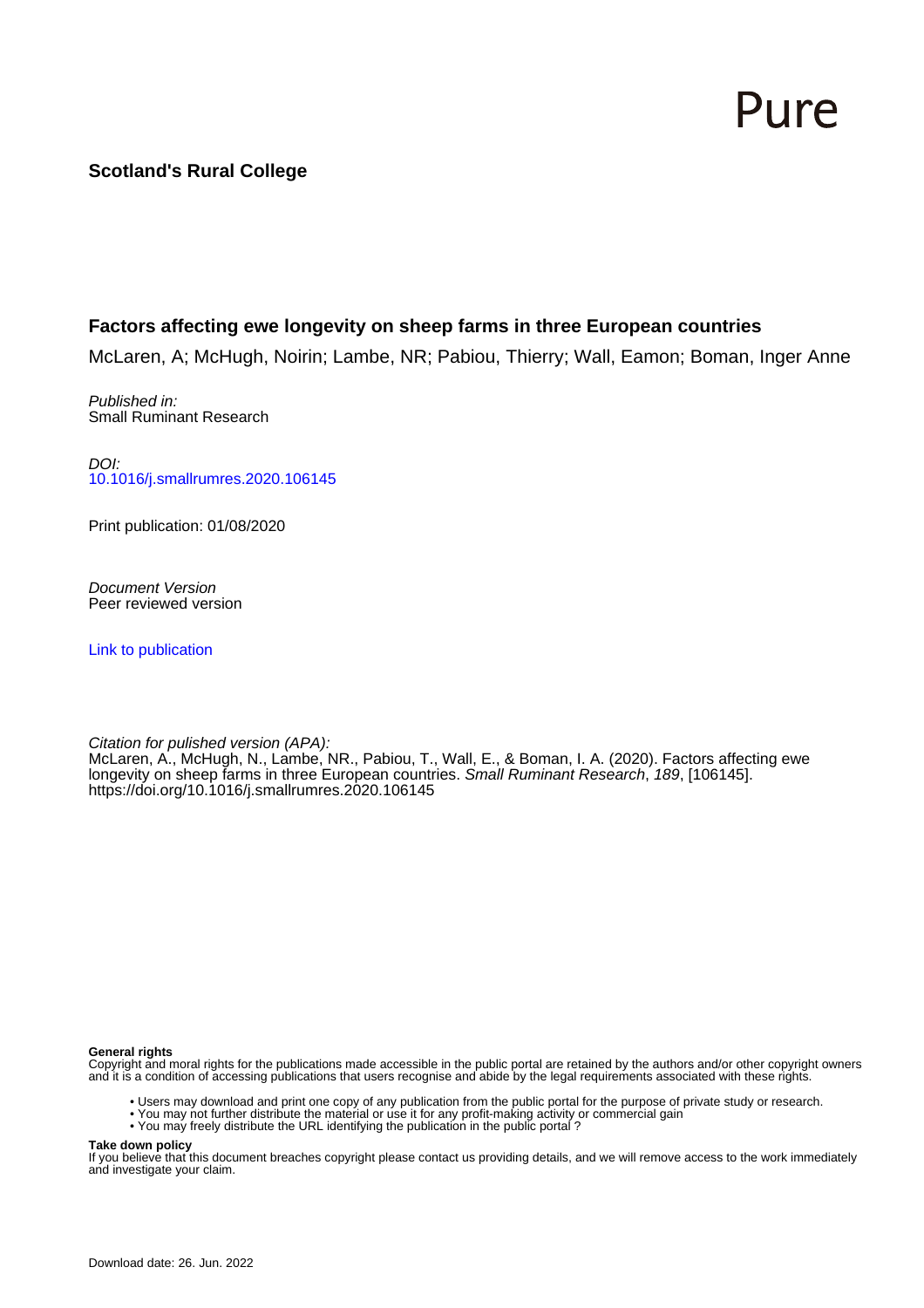- **Factors affecting ewe longevity on sheep farms in three European countries** A. McLaren<sup>a</sup>, N. McHugh<sup>b</sup>, N.R. Lambe<sup>a</sup>, T. Pabiou<sup>c</sup>, E. Wall<sup>c</sup> and I.A. Boman<sup>d</sup>
- 

*a*Scotland's Rural College, Hill & Mountain Research Centre, Kirkton Farm, Crianlarich, *FK20 8RU, UK.*

- *b Teagasc, Animal and Grassland Research and Innovation Centre, Moorepark, Fermoy, County Cork, Ireland.*
- *c Sheep Ireland, Highfield House, Shinagh, Bandon, County Cork, Ireland.*
- *d The Norwegian Association of Sheep and Goat Breeders, PO Box 104, N-1431, Ås, Norway.*
- 

#### **Abstract**

13 The ability to identify ewes that can outperform their contemporaries, in terms of how long they remain productive in the flock, will help towards improving flock efficiency and profitability. The main objectives of this study were to: 1) identify the main reasons for mortality or culling within diverse sheep production systems in Ireland, Norway and UK; 2) investigate the influence of early life factors on ewe longevity within each of these systems; and 3) determine whether common approaches or recommendations could be employed to improve ewe longevity. The main reasons for mortality or culling were, in addition to old age, mastitis (Irish and Norwegian sheep) and tooth loss (UK hill sheep). In each country, there were significant differences in age at last lambing due to the year the ewe was 21 born (but in no consistent pattern), and due to her flock of birth (P<0.05). From the Norwegian data, there was some indication ewes from younger dams lambed for the last time at a younger age, however, this trend was not seen in the Irish or UK data. Ewes born as singletons, in the Irish data, lambed for the last time at an older age than those that had been born in larger litters, although this was not observed in the other data sets. Age at first lambing and some breed proportions (proportion of Texel and Suffolk particularly) of the animal (both not fitted in the Norwegian or UK analyses) were found to have a highly significant (P<0.0001) effect on age at last lambing in the Irish analyses. The results suggest that longevity is influenced by a range of different factors and the early life predictors investigated could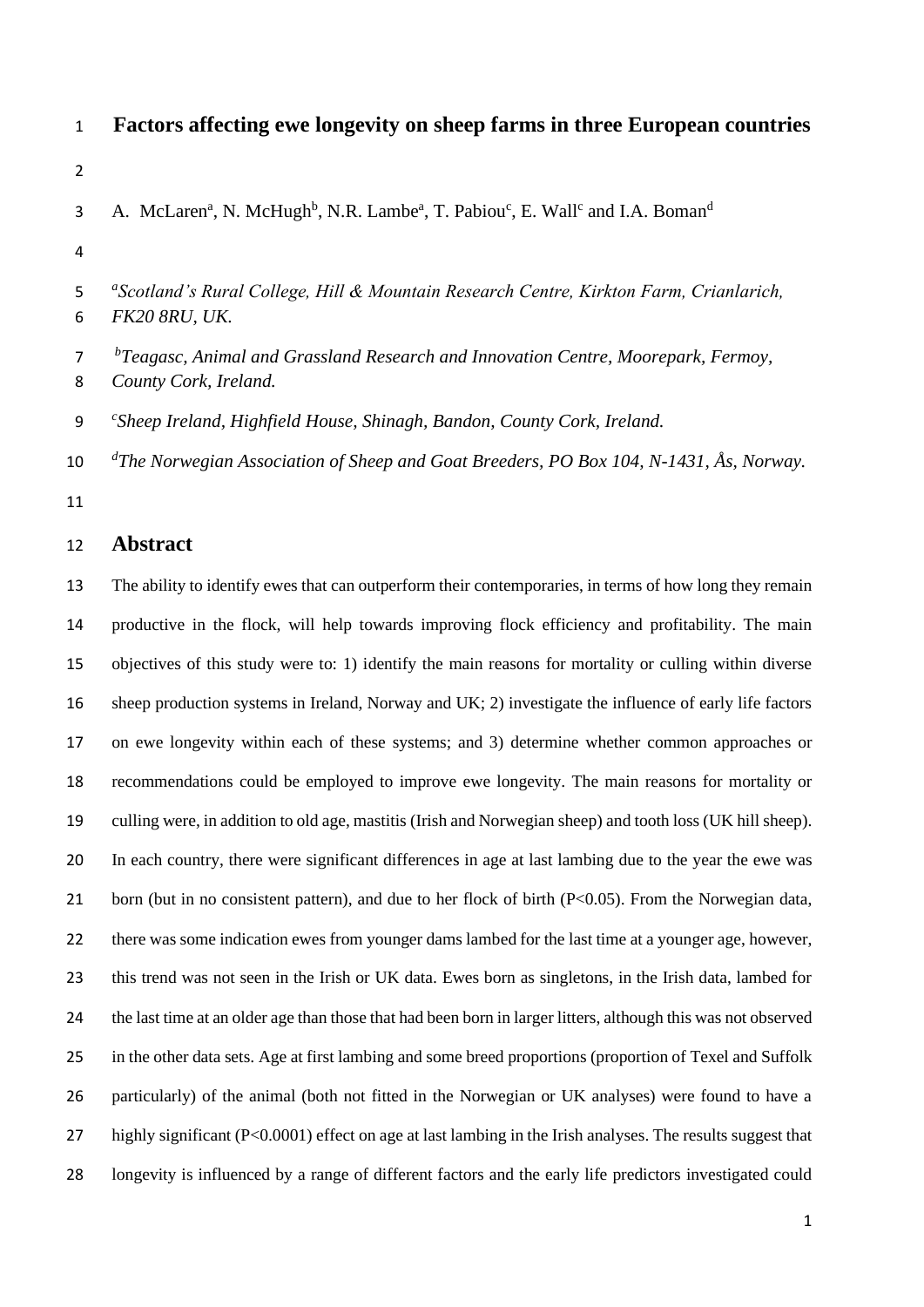not be used to provide consistent recommendations across countries, production systems and breeds that would influence ewe longevity. One common definition or solution to select ewes for longer productive life in divergent sheep flocks may not be appropriate.

## **Keywords (3-6 words): longevity, culling, ewe, sheep**

## **1. Introduction**

 Ewe longevity has long been regarded by sheep breeders across Europe, and internationally, as an economically important trait in a breeding ewe flock, due to the potential to reduce culling rates and female replacement costs. The ability to identify ewes that are able to outperform their contemporaries, in terms of how long they remain productive in the flock, will help towards improving flock efficiency and profitability. Fewer unproductive animals on farm will also reduce greenhouse gases emissions per kilogram of lamb produced, providing an additional environmental benefit (Jones et al., 2013).

 Production systems for meat sheep vary considerably across Europe, due to differences in environmental and climatic conditions, breed types, subsidy systems and markets, amongst other factors. Therefore, different pressures are exerted on breeding ewes, and their flock-masters, which can influence mortality rates and culling decisions. As a result, research outputs and information on ewe longevity from one country, breed or system may not be relevant or applicable in others.

 Ewe longevity has been investigated across several studies in different countries. However, definitions of longevity vary across studies, countries and systems. Nevertheless, there may be common ways of defining ewe longevity as a trait that would allow comparisons across populations in different systems with differing levels of recording. One of the most common traits relating to ewe longevity that has been investigated in the literature is productive life, determined by the number of years the ewe remains in the flock (Borg et al.*,* 2009). Unlike the data available from research flocks, which may record cull/death dates and reasons, data collected from commercially recorded flocks seldom provides sufficient detail to assess different causes of ewes leaving the flock. However, the age of the ewe at her last recorded lambing event is a longevity trait that could potentially be investigated across research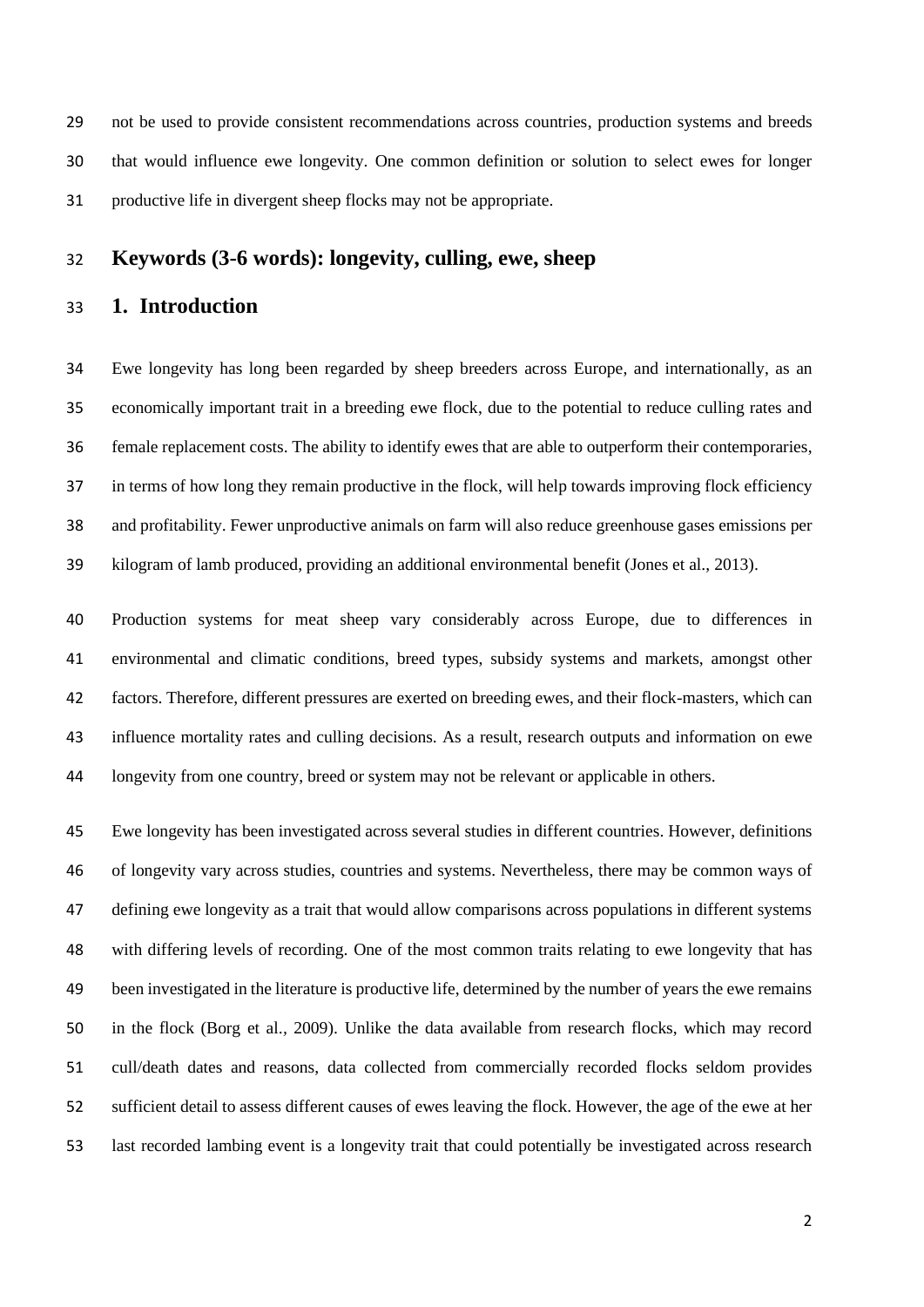and commercial data sets from different sources, in an attempt to better understand commonalities and assess potential to share knowledge across sheep populations.

 Results from studies that have investigated the genetic control of ewe longevity suggest that ewe productive life is lowly heritable, with heritability estimates ranging from 0.03-0.13 (Borg et al.*,* 2009; Brash et al.*,* 1994; Conington et al*.,* 2001; Lambe et al.*,* 2008; Lee et al.*,* 2015; McLaren et al.*,* 2017; Zishiri et al.*,* 2013). In addition to estimating variance components for ewe longevity, Conington et al. (2001) also produced some of the first economic weightings for longevity, relating to different types of farming system in the UK. However, there are few international examples of longevity traits included in national breeding indices, or as stand-alone breeding values, using commercially recorded data available from performance recording schemes (Ireland and New Zealand: Santos et al., 2015; UK Lleyns: McLaren et al., 2017), and breeding values for ewe longevity are not yet widely available in most countries.

 Before attempting to move to a genetic solution for increasing ewe longevity across countries, it is important to understand the main causes of ewe mortality or culling (voluntary or involuntary) within systems, and to attempt to identify early life predictors. This information may help us to understand whether the same trait is being compared across populations and whether common solutions to extend ewe longevity are possible or appropriate.

 The objectives of this study were to: 1) identify the main reasons for mortality or culling within diverse sheep production systems in Ireland, Norway and UK; 2) investigate the influence of early life factors on ewe longevity within each of these systems; and 3) determine whether common approaches or recommendations could be employed to increase ewe longevity across different European sheep production systems.

### **2. Materials and methods**

#### *2.1. Recording mortality and culling reasons*

 Currently, the national sheep performance recording systems in both Norway and Ireland provide farmers the opportunity to record reasons for death or culling. This has not been the case in national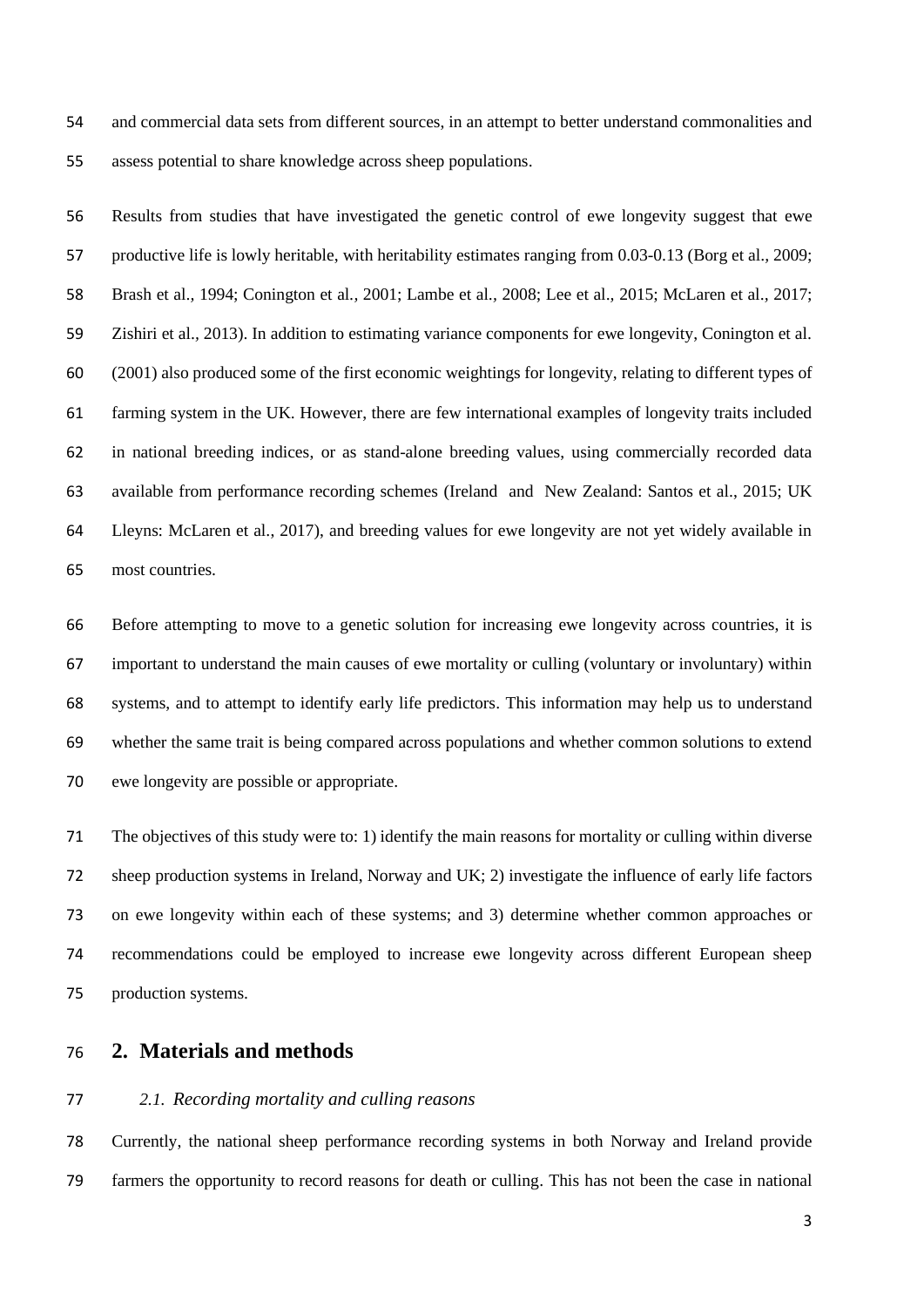UK breeding programmes, but detailed information is available from research flocks, which provide an indication of the common reasons for animals leaving similar commercial-type flocks.

 The Norwegian Sheep Recording System (SRS) was established in the 1950's and is voluntary. It is now hosted by Animalia – Norwegian Meat and Poultry Research Centre (Animalia, 2018). The minimum requirements for recording are: animals joining or leaving the flock (dead or alive); lambs born; and an autumn weight on all lambs. Slaughter data on individuals are automatically transferred from the abattoirs. It is also compulsory for members of ram circles to be members of the SRS and, in recent years, an increasing number of traits (i.e. mating information, birth weights, teat size and reasons for a ewe leaving the flock) are now required to be recorded. Approximately 40% of all sheep flocks, 89 and 52% of all ewes, in Norway report to SRS. The most commonly recorded breed is the Norwegian White Sheep (NWS), making up 69% of the ewes in the SRS (Animalia, 2018).

 Sheep Ireland, and the Sheep Ireland database, were formed in 2009. Performance data, from just over 700 commercial and pedigree ram breeding flocks throughout Ireland, are currently recorded through the LambPlus performance recording service [\(https://www.sheep.ie\)](https://www.sheep.ie/). Growth, lambing and litter size are the main elements of the genetic evaluation and sheep breeders can use the Terminal and Replacement overall indexes to implement breeding improvement (Pabiou et al.*,* 2014). Traits are recorded across a wide range of pure- and cross-bred animals, but Texel, Suffolk, Charollais, Belclare, and Vendeen sired animals provide the bulk of those performance recorded. Ewe longevity is not currently a trait included in the Sheep Ireland genetic indexes but a major focus is now being put on building a large dataset of accurate culling and death reasons from all performance recording flocks.

 For the current study, death and cull data for the UK analyses were from performance recorded Scottish Blackface ewes, based on SRUC's hill and upland research flocks, one in the Pentland Hills, near Edinburgh, the other in the Western Highlands, near Crianlarich. These flocks have been performance recorded since 1999 and the data used to develop a multi-trait selection index suitable for hill sheep breeds (Conington et al., 2001). The selection index created has gone on to form the basis of the commercial Hill-2 Index, which is currently available to commercial UK hill sheep breeders through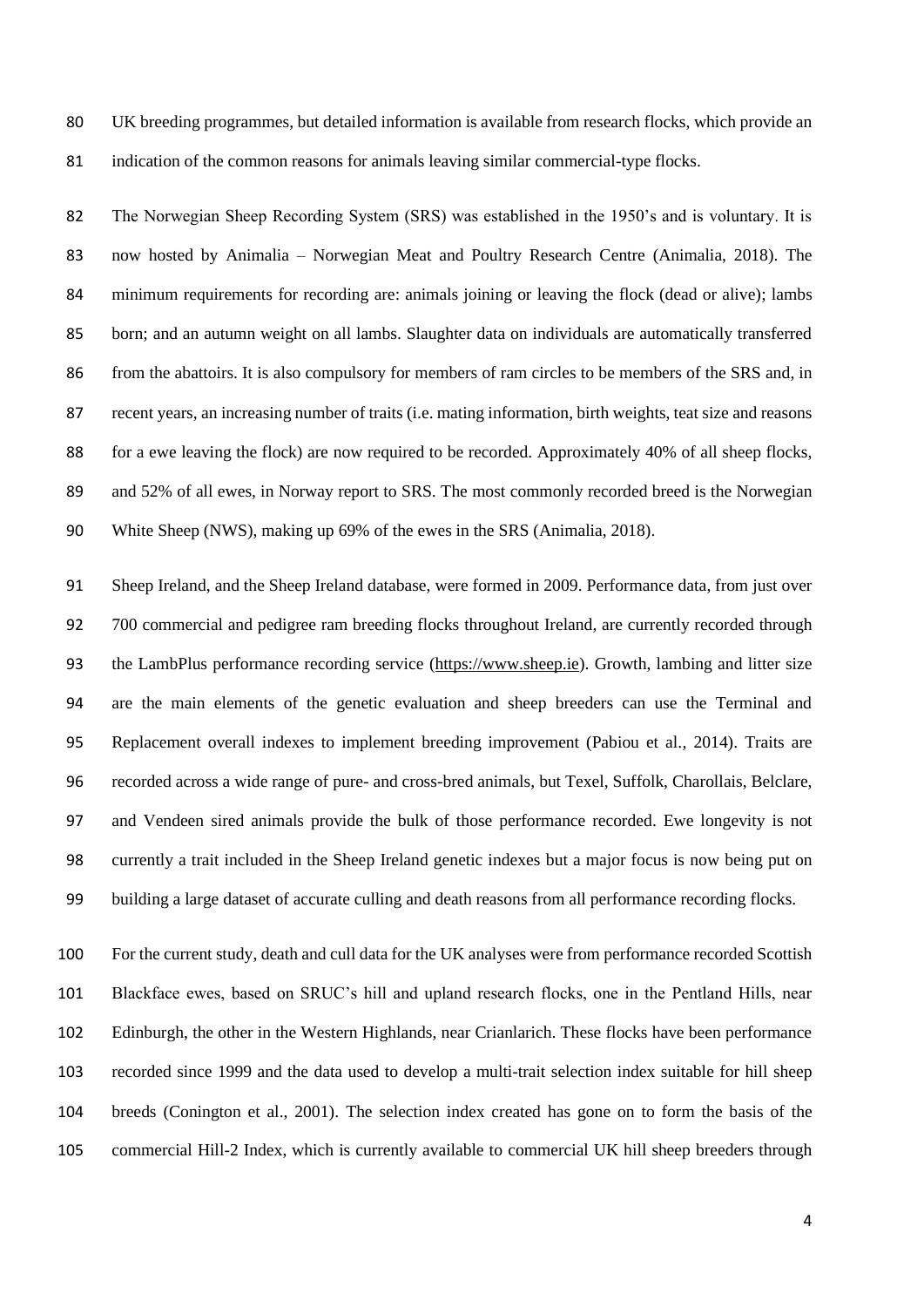the Signet Sheepbreeder Service [\(http://www.signetfbc.co.uk/\)](http://www.signetfbc.co.uk/). Although longevity was included as a trait in the selection index developed by Conington et al. (2001), it is not currently included in the Hill- 2 index. However, details were available for every death or cull across both research flocks and, as these flocks are recorded as part of the Signet Sheepbreeder Service, these were deemed to be representative of the data that would be submitted from similar UK hill-type flocks.

 Data from these three sources were assessed to identify the main reasons for ewes, over one year of age, leaving the flock. Details of the full range of options provided for recording death or cull reasons are given in the supplementary material. The data available from each country included: 113,319 records from Norwegian White Sheep ewes, reared on SRS ram circle flocks, recorded between 2011 and 2016; 23,880 records from pure- and cross-bred ewes reared on commercial Irish flocks, recorded between 2010 and 2016; and 3,224 records from Scottish Blackface hill ewes recorded on SRUC research flocks between 2003 and 2016.

#### *2.2. Early life factors affecting ewe longevity*

 The definition of ewe longevity used in these analyses was the age (in years) at the last recorded lambing event. The data available from each country included: Norway, n=55,703 records, from Norwegian White Sheep ewes born between 2001 and 2012; Ireland, n =14,213 records, from ewes born between 2004 and 2011; and UK, n=3,173 records, from Scottish Blackface ewes born between 2002 and 2011.

*2.2.1. Statistical analyses*

 A number of different fixed effects and covariates were tested using generalized linear models in Genstat (VSN International, 2013) or SAS® software (SAS Institute, 2013). Stepwise regression was then used to identify a suitable final model for the analyses for each country's data set.

 The common effects used across all countries included ewe birth year (Norway 12 levels, 2001-2012; Ireland 8 levels, 2004-2011; UK 10 levels, 2002-2011), flock of birth (Norway 415 flocks; Ireland 368 flocks; UK 2 flocks), the age of the ewe's dam (Norway 6 levels, 1 to >6; Ireland 7 levels, 1 to >7; UK 130 5 levels, 2 to >6), litter size of the ewe when she was born, her birth weight and her live weights recorded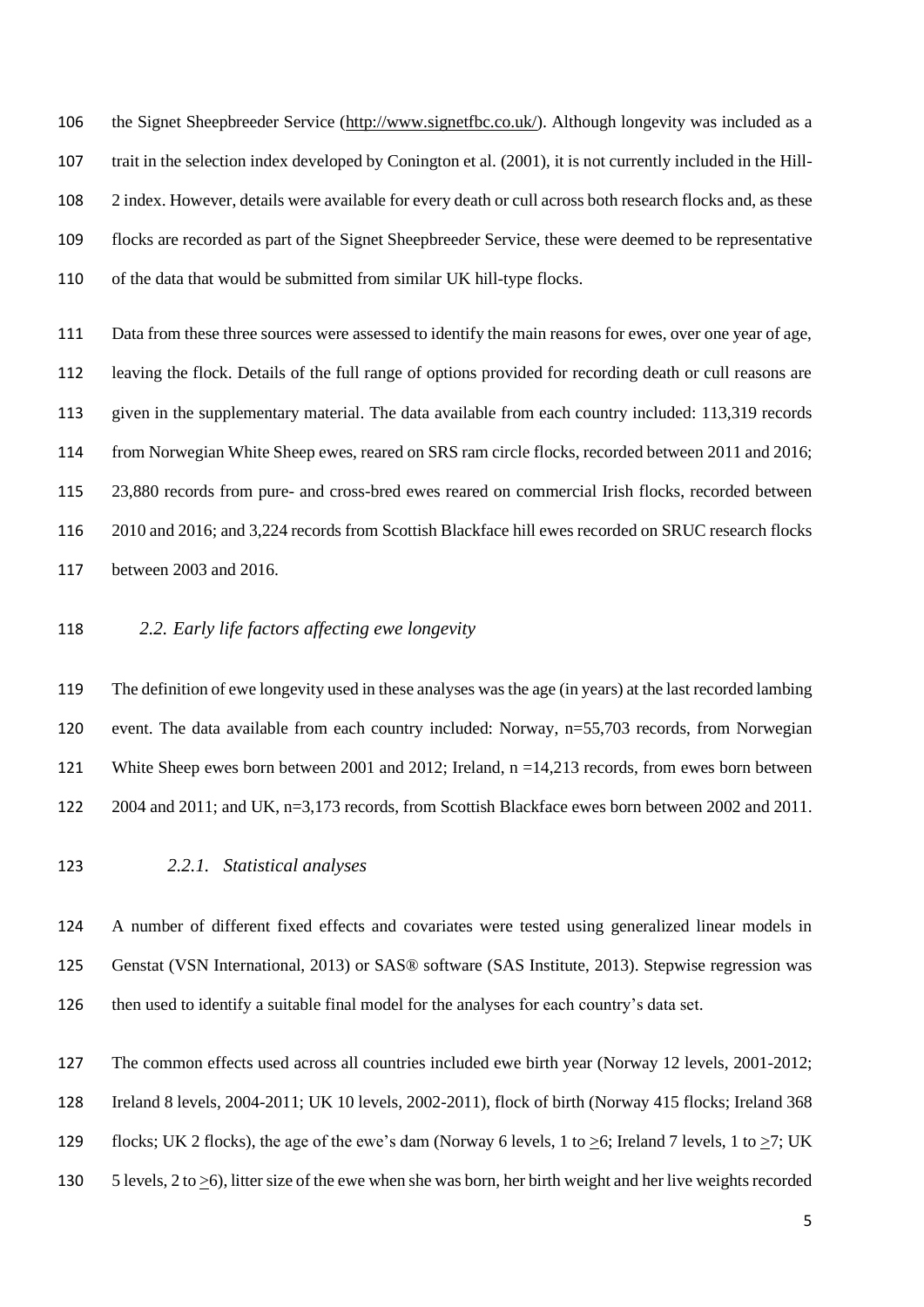between 6-8 weeks old and between 14-20 weeks old (as well as squared live weights in the Norwegian and UK analyses, to test if live weight had a non-linear quadratic effect on age at last lambing). All weights were fitted as covariates. In the UK and Irish data, live weights recorded between 6-8 weeks old were corrected to 56 and 40 days old respectively, as these are the recommended ages for weighing lambs within these breeding programmes. Weights were corrected to a fixed age by linear regression of live weight on age, using the predicted mean weight at the specified age plus the residual value for each individual lamb. Similarly, for those recorded between 14-20 weeks old, the live weights were corrected to 111 and 100 days old respectively. The Norwegian live weight data was live weight gain from birth to the respective weighing event, corrected to 42 and 140 days old. An interaction term between ewe birth year and flock were fitted in the Norwegian and UK models, but was dropped from the Irish analyses due to non-significance. The Irish model also included age of the ewe at her first lambing event  $(>8 \text{ and } < 18 \text{ months of age}, \text{ or } \geq 18 \text{ and } < 28 \text{ months of age}),$  and the breed composition for each animal for the main recorded breeds (Texel, Suffolk, Charollais, Belclare or Vendeen), since the data contained both pure- and cross-bred animals. In the Norwegian and UK data sets, ewe age at first lambing was not fitted in the models, for the reasons explained below.

The final model used across the datasets in each country was therefore:

- 147 Age at last lambing = Ewe birth year + Flock of birth + Dam age + Ewe birth weight + Birth litter size
- 148 + Live weight (6-8 weeks old) + [Live weight (6-8 weeks old)]<sup>2\*</sup> + Live weight (14-20 weeks old) +

149 [Live weight  $(14{\text -}20 \text{ weeks old})^2$ <sup>\*</sup> + (Ewe birth year x Flock of birth)<sup>\*</sup> (*+ age at first lambing + breed* 

- *proportion Texel + breed proportion Suffolk + breed proportion Belclare + breed proportion*
- *Charollais + breed proportion Vendeen*)\*\*
- \*Fitted in the UK and Norwegian analyses only
- \*\* Fitted in the Irish analysis only

An overall summary of the data available for the effects fitted in the models, are shown in Table 1**.** 

- When an effect was identified as a significant source of variation (and included less than 10 factors),
- least-squares means (LSMs) and standard errors of the means (SEMs) were estimated. Differences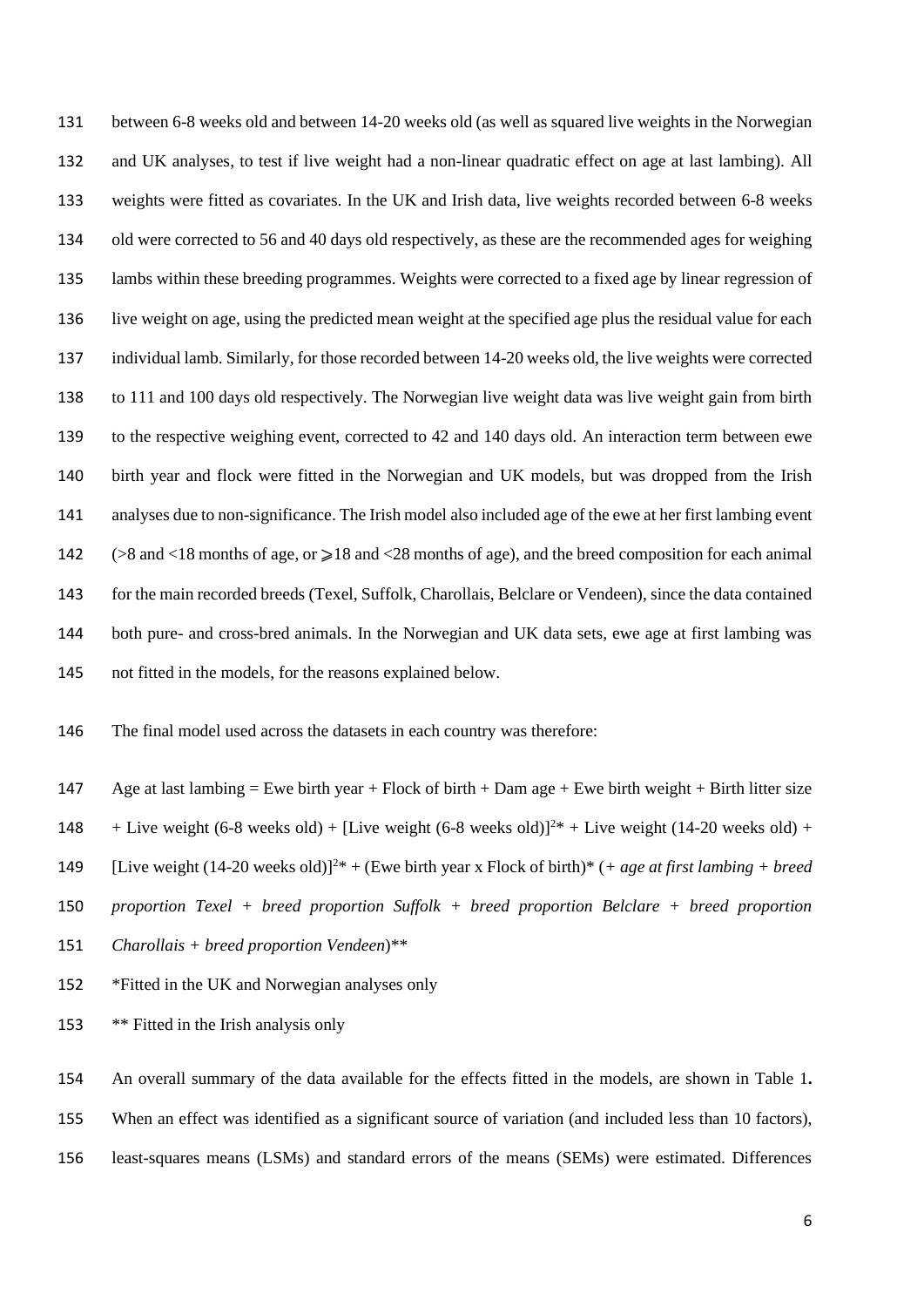between the means were then tested using a t-test to identify significant differences between factors, within country.

 Other important points to note are that in the Norwegian and Irish analyses, any ewes that missed a lambing event during their lifetime (i.e. had a lambing interval over 600 days at any point in their life) were removed completely from the analyses. Also, all animals in the Norwegian dataset had to have a lambing event at 1 year old to be included in the analyses, whereas the Irish data included ewes that lambed for the first time as a 1 or 2 year old. The UK data did not include any ewes that lambed as a 1 year old (which is uncommon in UK hill flocks), and did include ewes that missed one lambing year (either through barrenness or lamb loss).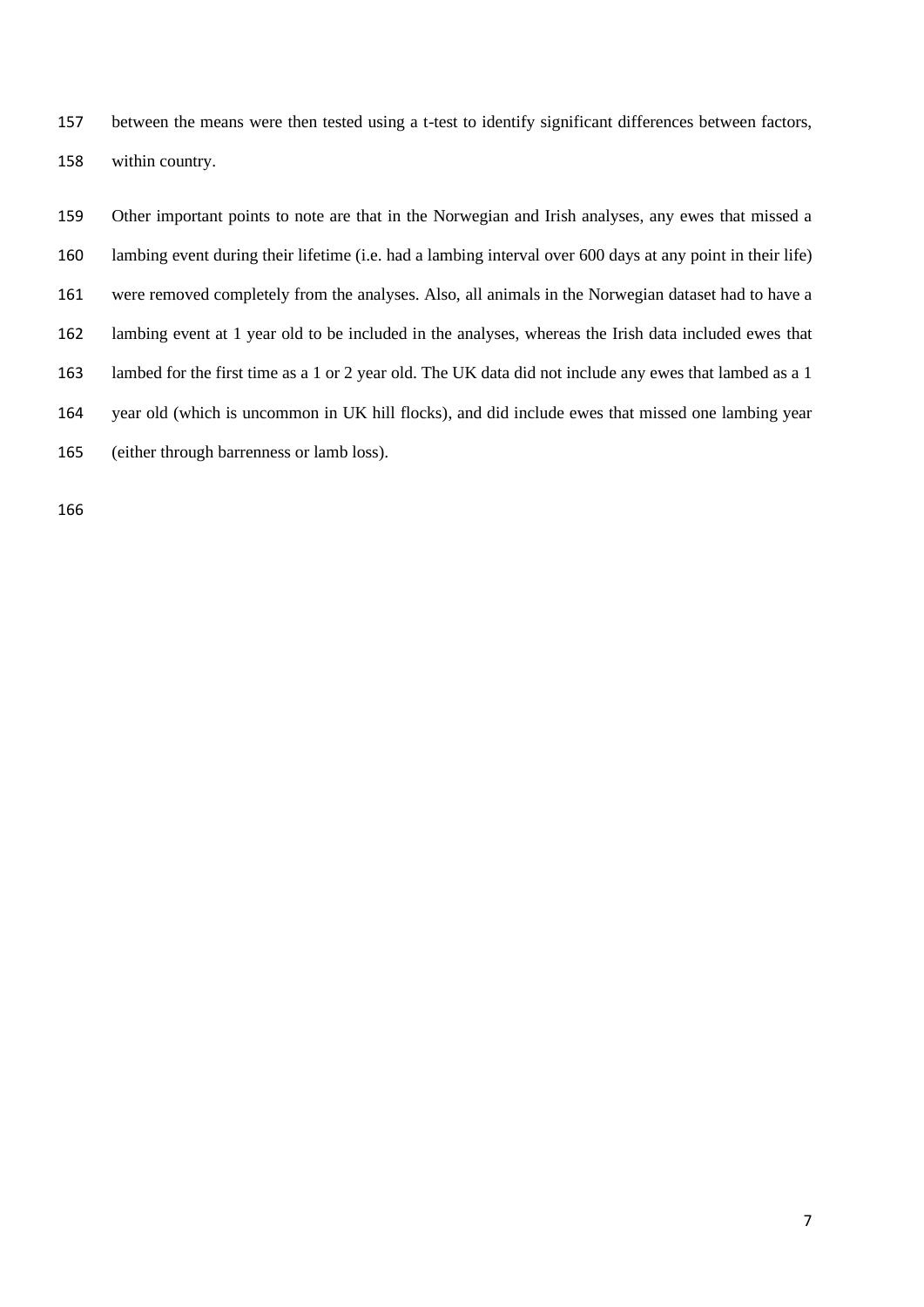#### **3. Results**

#### *3.1 Reasons for mortality or culling*

 The main reasons submitted for ewes leaving the flock (those representing over 5% of records in each data set), in each country, are given in Table 2. The proportion of ewes culled due to old age ranged from 12.4% to 23.5%. A common problem identified in both Norway and Ireland was mastitis (19.9% and 13.5% of ewes culled, respectively), whereas in the UK data set, the highest proportion of animals were culled due to problems associated with their teeth (38.9%). In addition to mastitis, a relatively high proportion of animals in the Norwegian data set were culled for udder/teat damage or poor udder conformation (16.9%), with a smaller proportion culled due to udder-related problems in the Irish data (5.7%). Although not shown in Table 2, mastitis only accounted for 3.4% of the reasons provided in the UK data. Poor body condition contributed to the most common culling reasons in the Irish (5.7%) and UK (6.8%) data sets, whilst reproductive issues accounted for 6.3% and 5.4% of culls in the Norwegian and UK data sets, respectively. Ewes that were known to have died, but no reason was attributed, made up 19.9% and 3.8% of the reasons in Ireland and UK data sets, respectively. Additionally, ewes identified as being sold straight to an abattoir for slaughter made up 15.9% of the Irish data. Ewes identified as being missing, and therefore presumed dead, accounted for 6.8% of the UK data. The remaining reasons, not listed in Table 2 but given in the supplementary material, when combined, made up 44.5% (n=19 reasons), 12.0% (n=7 reasons) and 18.6% (n=9 reasons) of the Norwegian, Irish and UK data, respectively. These remaining reasons included lambing associated problems (e.g. prolapses, abortions, poor mothering ability and lambing difficulties), physical reasons (e.g. bad feet or legs), poor genetics (estimated breeding values and/or overall index values) and health related issues (other than mastitis). Norway also had a number of records associated with overall management reasons (e.g. food shortages) and predators (of which there were 8 different sub-reasons, e.g. taken by a wolverine, wolf or lynx).

- 
- 
-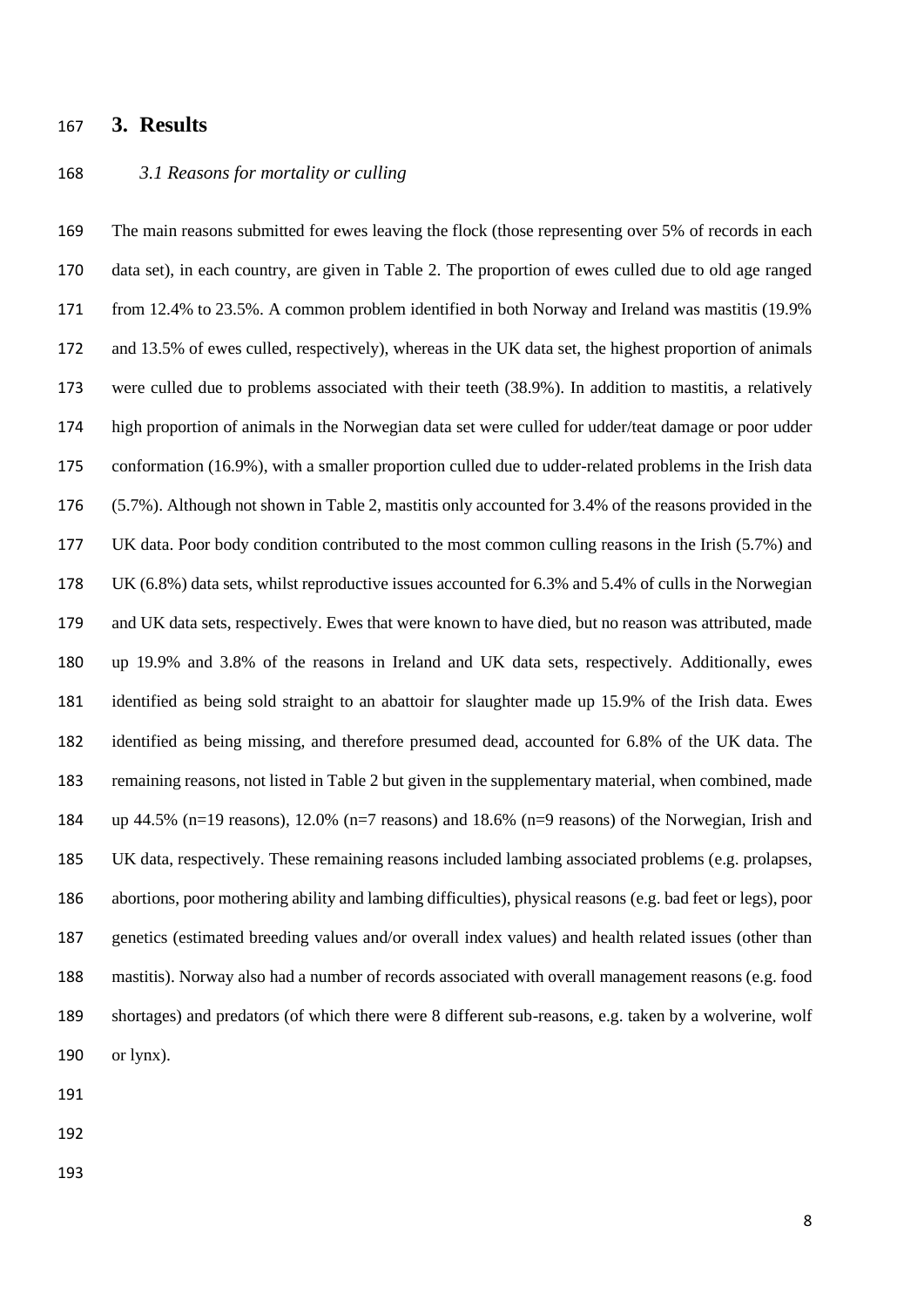The summary statistics for age at last lambing in the data sets from Norway, Ireland and the UK are given in Table 3.

 The frequency of the data available from each country, for age at last lambing, is shown in Fig 1. The distributions vary across countries. In Norway, last lambing events were fairly evenly spread across ages – ranging from 12-20% from 1 to 6 years old. Just over 20% of the records available were for ewes who's first lambing was also their last lambing (at 1 years old), and 18.7% of the records were from ewes that were 6 years old. In the Irish data, the distribution appeared to be more normal in shape across ages from 1-7 years old, with 6.4% and 12.4% of the age at last lambing records for ewes aged 1 or 2 years old and a peak of around 21% at 4 and 5 years old. However, it should be noted that the average age at first lambing was 1.88, therefore not all ewes had the opportunity to lamb as a 1 year old. In the UK data, just over 20% of the age at last lambing data records were from 2 and 3 year old ewes (combined). The most common age for ewes to leave the flock was at 5 years old (42.6% of the UK data records).

#### **Fig. 1** here

 Of the early life predictors tested in the models, only the birth year of the ewe and her flock of birth significantly (P<0.05) affected age at last lambing across all three analyses (Table 4). The age of the ewe's dam and the interaction between birth year of the ewe and the flock of birth had significant (P<0.05) effects on age at last lambing in both the Norwegian and UK analyses. Other significant effects (P<0.05) included birth litter size of the ewe in the Norwegian and Irish analyses and the weight of the ewe recorded between 6-8 weeks and at 14-20 weeks (squared) of age in the Irish and UK analyses, respectively. Age at first lambing and the proportion of Texel, Suffolk and Belclare breed in the animal (not fitted in the Norwegian or UK analyses) were found to have a highly significant (P<0.001) effect on age at last lambing in the Irish analyses. The amount of variance accounted for by the combined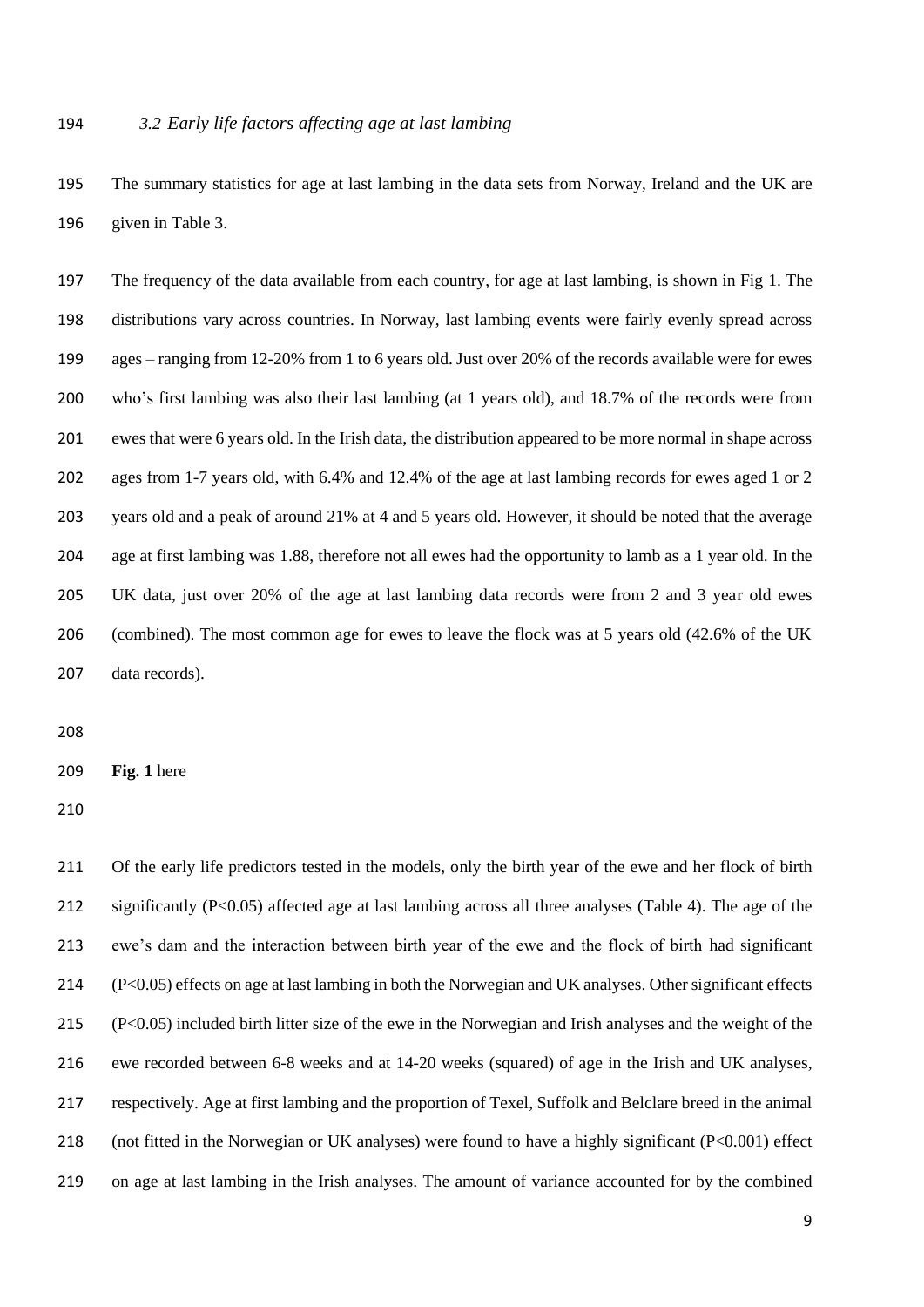220 terms in the models  $(R^2)$  and the residual means standard error (RMSE) values are also given in Table 4.

 In order to investigate the direction and magnitude of the significant effects on age at last lambing, for informative early life predictors, least-squares means (LSMs) and standard errors of the means (SEMs) were estimated. For the age of the ewe's dam, no clear relationships were observed (Fig. 2). In the Norwegian data, ewes with a dam aged 1 or 2 years old had a significantly lower age at last lambing compared with those with a dam aged 3 years or older. However, in the UK data, ewes with a 3 year 228 old dam had a significantly lower age at last lambing (P<0.05) when compared with those with a 2 or 4 year old dam, whilst other dam age groups did not differ significantly. There were no significant differences between dam ages observed in the Irish results.

231 The effect of birth litter size (Fig. 2) was most evident in the Irish data, with significant (P<0.05) LSM differences observed between those born as singles, twins and triplets. Those born as a single had their last lamb, on average, 6 months later than those reared as triplets (5.5 years for singles and 5.0 years for 234 triplets). The average age at last lambing for those reared as quadruplets was not significantly (P>0.05) different from those reared as twins or triplets. In the Norwegian data, there was a significant increase in the average age at last lambing (P<0.05) observed in ewes that were born as twins, compared with 237 those born as triplets, but neither of these litter sizes were significantly (P>0.05) different to singles or 238 quadruplets. There was no significant different between ewes born into different litter sizes (P>0.05) in the UK data. There was a tendency for triplet-born ewes to have their last lamb at an earlier age, but low numbers in this category in the data set led to a high standard error associated with the mean.

 Age at first lambing was only fitted in the Irish analyses. The LSM results from these analyses found that the mean age at last lambing was significantly lower (P<0.05) for ewes that had lambed for the first time as a 1 year old compared with those that lambed for the first time at 2 years old. The mean age at 244 last lambing was  $4.6 + 0.19$  and  $5.3 + 0.18$  years, respectively.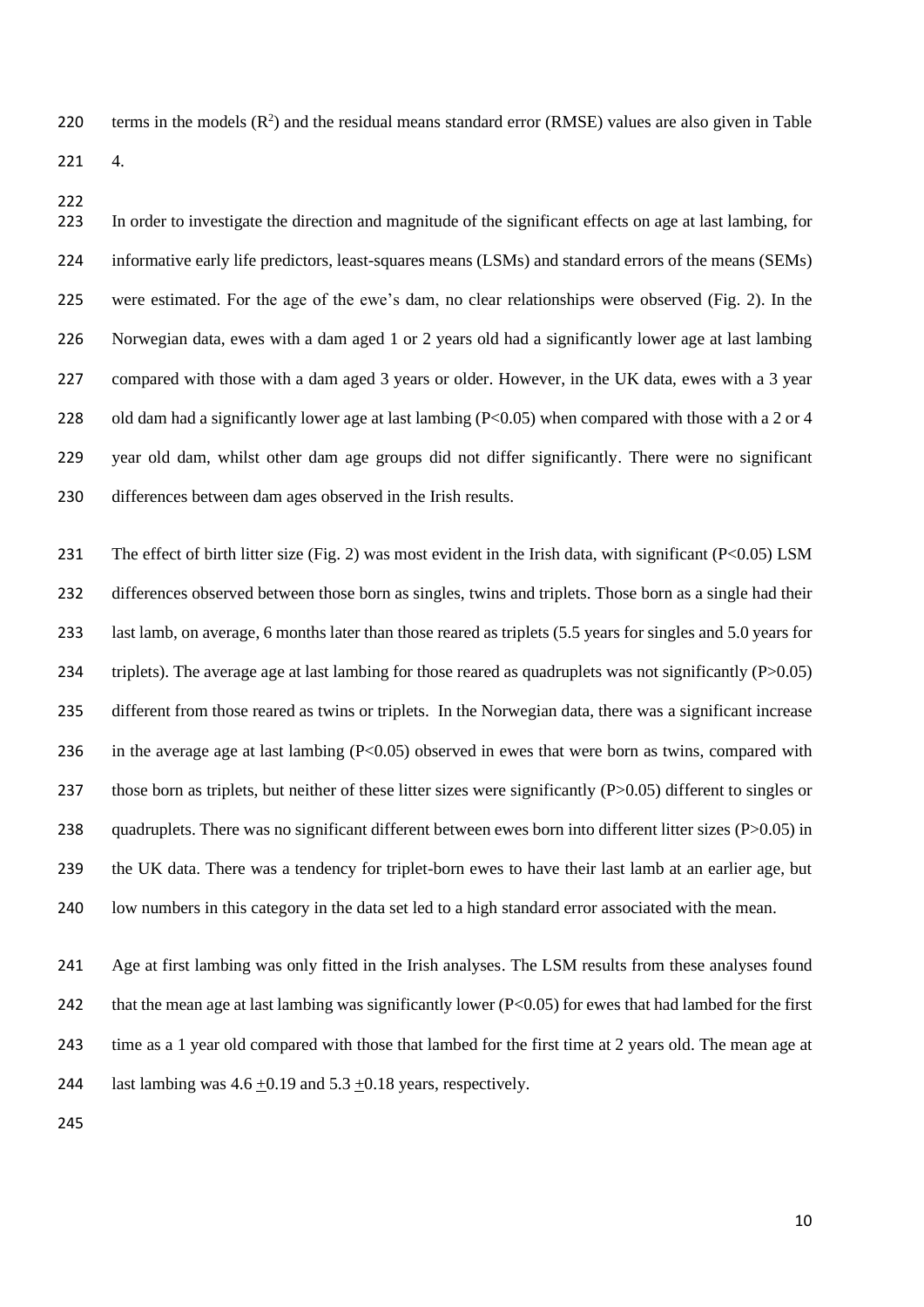**Fig. 2** Here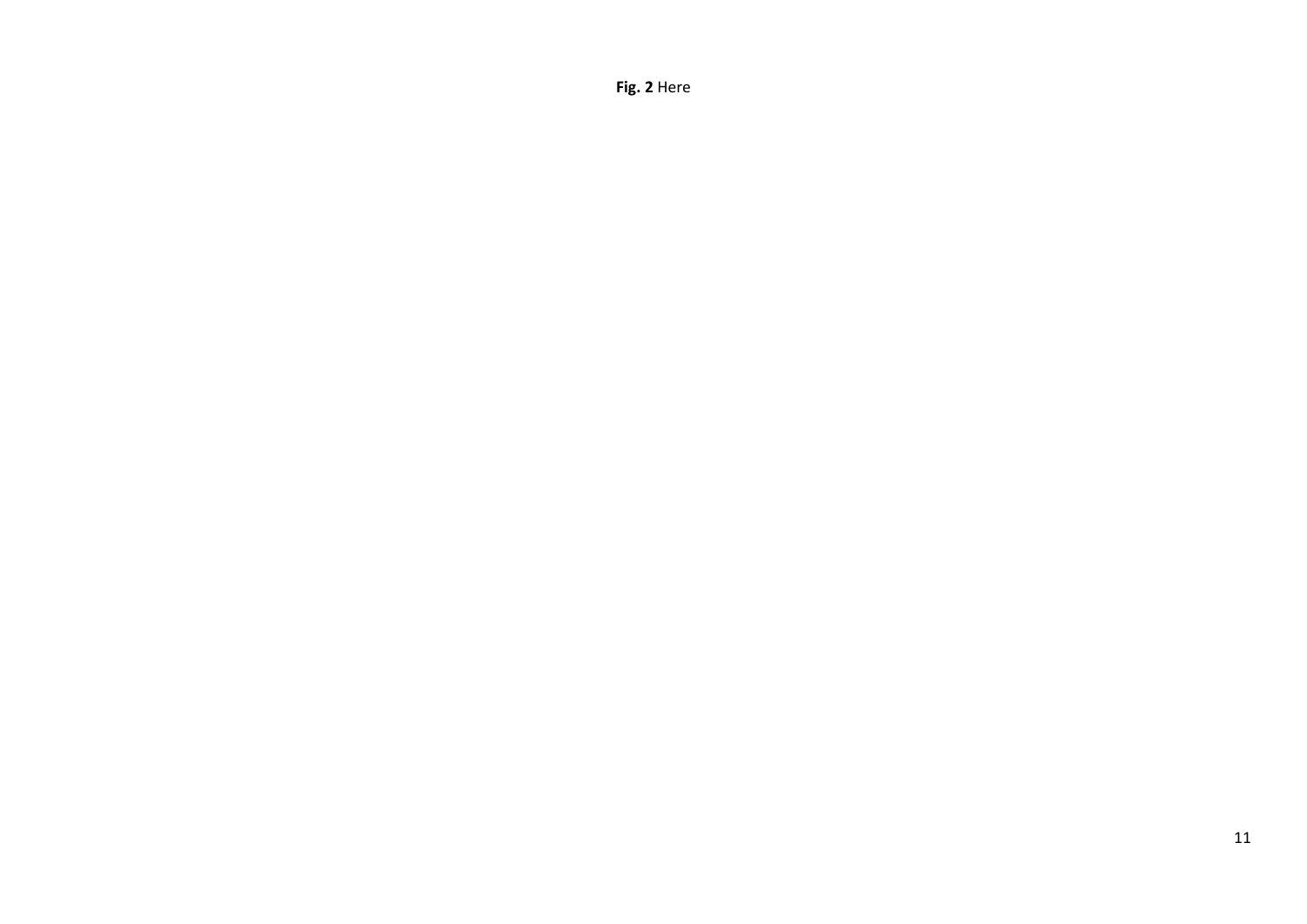# **4. Discussion**

## *4.1. Common reasons for ewe mortality/culling*

 Breeding schemes across all three countries and sheep systems studied have seen improvements in traits associated with growth, reproductive performance and carcass characteristics (Eikje et al.*,* 2008; Lambe et al.*,* 2014; Santos et al.*,* 2015). Improving ewe longevity remains another important goal, due to economic, environmental and welfare related benefits, but progress has proven to be difficult due to the trait being lowly heritable, expressed later in life, and influenced by a range of different factors (Lee et al.*,* 2015). In an attempt to gather more detailed information as to why ewes are leaving the flock at certain ages, both performance recording schemes in Norway and Ireland have, in recent years, provided farmers the opportunity to submit animal fate information. Disposal reasons have also recently been introduced in the UK national recording schemes, but it will take a few years for enough data to be collected before it can be analysed in detail. In the meantime, data available from research flocks provides an indication as to why and when ewes are leaving extensive-type hill farms similar to those being recorded in the national breeding scheme.

 The most common reasons for mortality/culling, submitted by flock-masters, varied across all three countries. In Norway, the most common reason was mastitis, closely followed by other udder associated problems, which included issues such as poor conformation or damage to the udder or teats. Mastitis and udder problems also featured strongly 252 for ewes in the Irish data, but much less so for ewes in the UK data from the hill flocks  $(\leq 5\%)$ . The high proportion of Norwegian White Sheep in Norway culled for mastitis (plus other udder problems) may be influenced by the fact they are a prolific breed (Jakobsen et al.*,* 2017). Large litters, plus the emphasis on lamb growth and carcass characteristics, may increase suckling frequency and increase the potential for damage to the udder. Indeed, Larsgard and Vaabenoe (1993) and Waage and Vatn (2008) observed, when previously assessing mastitis in Norwegian sheep breeds, that the incidence of mastitis increased as litter sizes increased. Previous research from Ireland also found that the incidence of mastitis increased with ewe age (O'Brien et al.*,* 2017). This, coupled with the large proportion of terminal sire bloodlines represented in the Irish data (Texel, Suffolk and Charollais), which are also often associated with high lamb growth rates, may explain why mastitis features highly as an end reason in the Irish data. In addition to the premature culling of the ewe herself, the disease can also prove expensive in terms of treatment costs and poor lamb growth rates, therefore having a considerable impact on affected flocks (Bergonier and Berthelot, 2003; Conington et al.*,* 2008; Gelasakis et al.*,* 2015; McLaren et al.*,* 2018).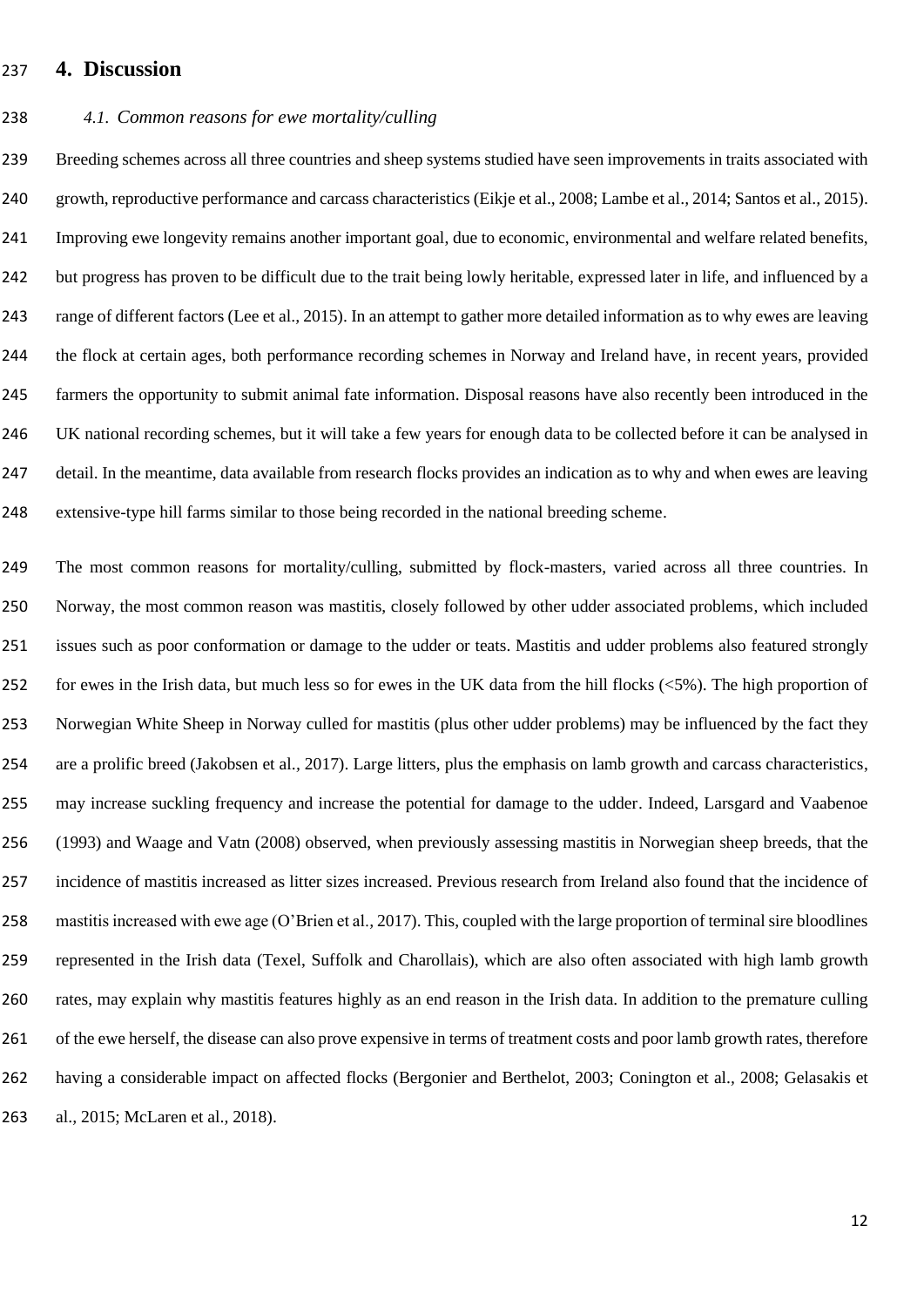Although Conington et al. (2008) reported mastitis to be the single biggest reason for premature culling in UK Texel sheep, the data available from the UK in the current study was based on records from Scottish Blackface hill ewes, in which there was a very low incidence of mastitis. This observation would be in line with findings from an earlier Norwegian study comparing incidence in different breeds and pasture types, with ewes on lowland pasture having a higher incidence when compared with those in hill or mountain environments (Larsgard and Vaabenoe, 1993). If ewes spend the majority of their time in an extensive hill or mountain environment lower incidence of mastitis may be observed, due to the reduced opportunity for causative bacteria to spread and infect other animals. Ewes that are housed around lambing time may be at a higher risk of infection if there are high stocking densities and poorer hygiene, bedding quality and ventilation levels, all of which provide favourable conditions for bacteria to develop and spread more easily (Gelasakis et al.*,* 2015). There are also lower litter sizes associated with ewes in extensive hill farm systems and Scottish Blackface lambs are often associated with slower growth rates, when compared with terminal sire lambs (Lambe et al.*,* 2007). It could be hypothesised that cull data from terminal sire breeds in the UK may be more similar to the Norwegian 276 and Irish data presented here, although the data were not available to test this in the current study.

 The data available from the UK hill flocks indicates that the most common reason for mortality/culling in hill ewes was problems identified with their teeth, predominantly tooth loss, also known colloquially as "broken mouth". Ewes were culled if they had lost at least one of their four centre permanent incisors, usually identified in late autumn when farmers typically sort through their flocksto remove ewes not fit for further breeding, or which are considered unlikely to survive through the winter months. MacGregor (2011) also highlights a number of studies that show tooth loss can lead to reductions in the live weight of the ewe (Dove and Milne, 1991; Williams 1993) and is associated with potential reductions in feed intake. Annett et al. (2011) observed that the survival probability of hill ewes fell gradually as the number of teeth missing increased. There have been a number of different reasons linked to the development of tooth loss, including the effects of farm of origin, pasture type, breed, mineral nutrition and supplementary feeding to name 286 just a few (MacGregor, 2011). Less than 5% of the ewes recorded in Ireland were recorded as having been culled due to their teeth whereas the option to identify ewes culled specifically for tooth loss was not available to farmers in Norway. It is therefore possible that some ewes with missing teeth may have been identified in the Norwegian data set as being culled for age, body condition, or another reason.

 Ewes culled because of their age also featured relatively highly across all three countries. In the UK, it is common practise for hill ewes to leave the flock at 5 years old, having had 4 lamb crops. These ewes would then be sold either for slaughter or onto lowland flocks for further breeding. However, depending on the number of younger replacement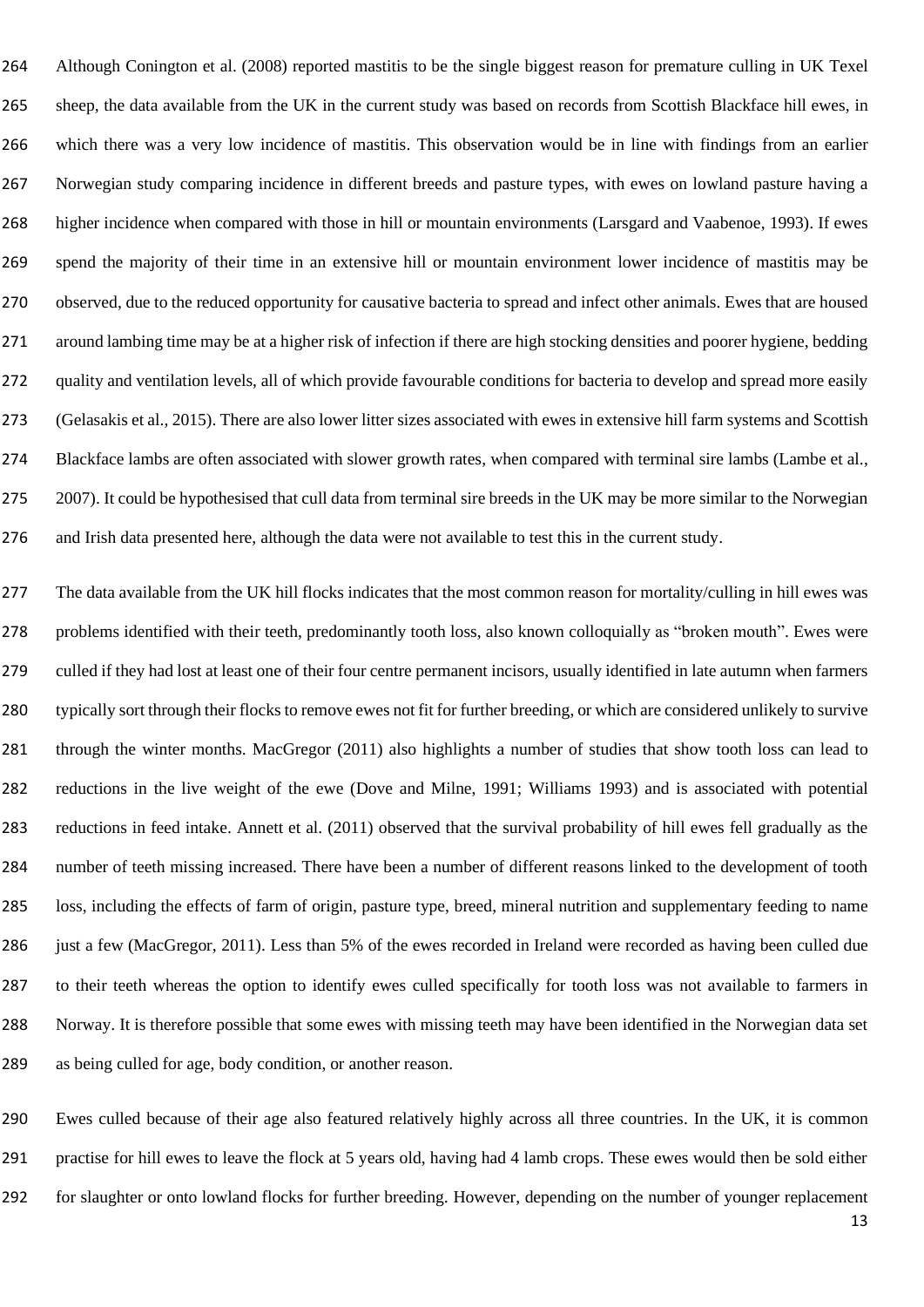ewes available each year, hill farmers may decide to keep some ewes beyond this age, to maintain their overall flock numbers, providing their body condition is good and they have retained all of their teeth. As the UK data in this study came from research flocks where a strict culling policy was adhered to, animals were only recorded as culled for age if there were no other reasons for culling them. This might not necessarily be the case in the Norwegian or Irish data as, mentioned earlier, some of these animals recorded as being culled for age could have been culled for other reasons such as tooth loss.

## *4.2 Early-life predictors of age at last lambing*

 In addition to identifying the main reasons for mortality/culling in flocks across Norway, Ireland and the UK, this study also investigated potential early-life predictors of ewe longevity across all three countries. The longevity trait selected was age at last lambing, as this was easily defined in the data collected from different performance recording schemes and could be compared across all countries. The data available for age at last lambing, from each country, revealed that on average, ewes in Norway left the flock at 3.38 years old, whereas those in Ireland and the UK left at 4.22 and 4.35 years old, respectively, although no statistical test could be performed to formally assess differences between countries. It should also be noted that all of the Norwegian ewes lambed for the first time at 1 year old, whereas ewes in the UK data did not have their first lamb until they were a year older. The Irish data contained ewes that lambed for the first time as both 1 and 2 year olds, although an average age at first lambing of 1.88 would indicate a higher proportion of ewes were lambing for the first time as a 2 year old.

 The age at last lambing records differed across all three countries, likely influenced by the main mortality/culling reasons highlighted above and the rules imposed for retaining data in the different analyses. In Norway and Ireland, approximately the same percentage of ewe records came from each age group (1-6 years old). This would match with the fact that a high percentage of ewes are culled for mastitis and other udder associated problems, which can occur at any point throughout the ewe's lifetime. In contrast, the percentage of age at last lambing records available for ewes culled in the UK hill flocks increased steadily up to 5 years old before tailing off in later age groups. This pattern reflecting the fact that the main culling reasons identified were tooth loss or age, both of which are traits associated with later life. Results observed by Mekkawy et al. (2009), found that younger crossbred Mule ewes were most commonly culled for udder problems, such as mastitis, whereas the number of ewes culled for teeth associated issues increased substantially after 4 years old.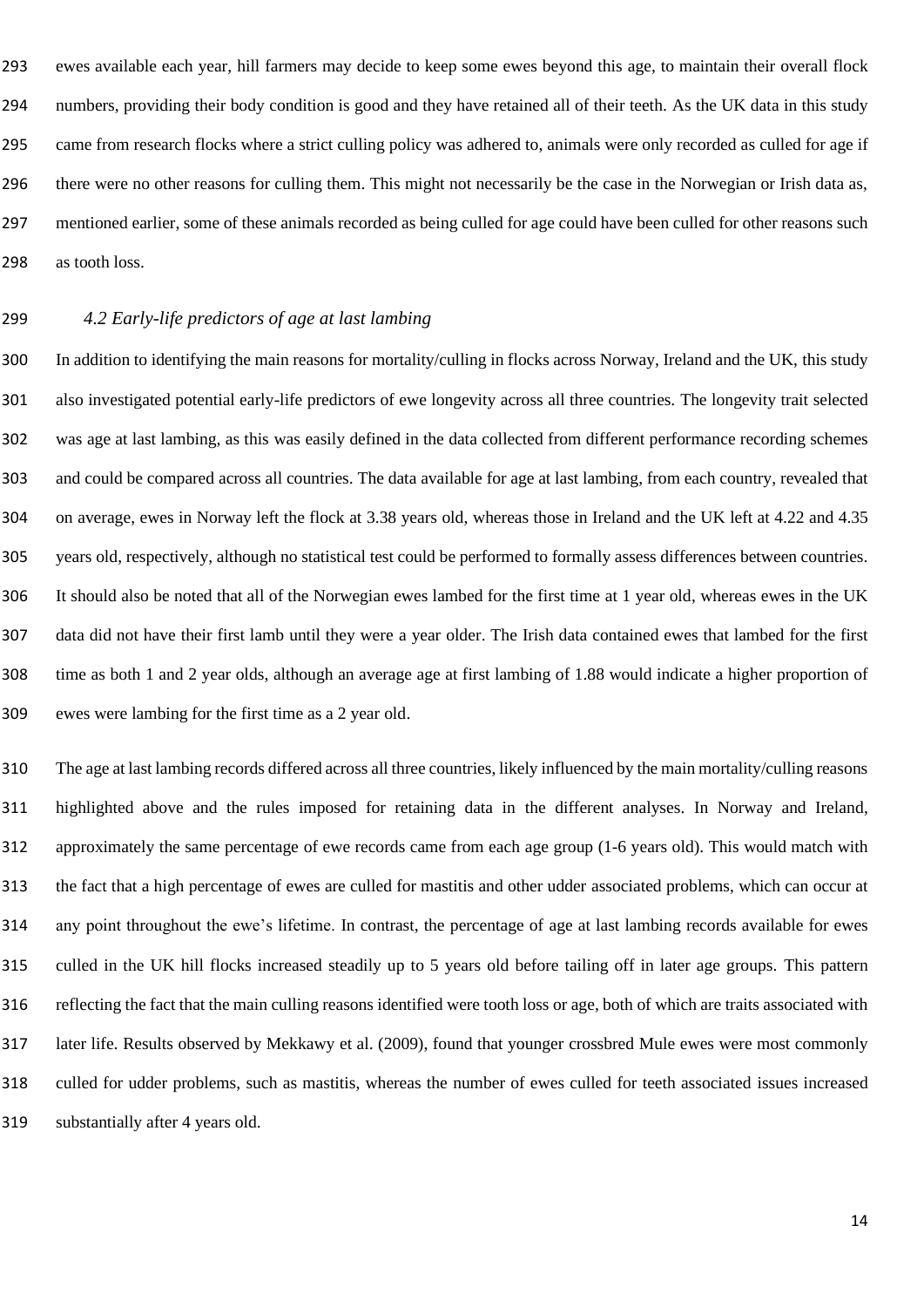In terms of possible early-life factors that may predict how long the ewe will remain in the flock, the results were not consistent, with very few factors being significant across all three countries. Age at last lambing was significantly affected by birth year of the ewe across all analyses, for the years that were studied here, but predicted means for these years could not be used to predict future ewe longevity. Other significant effects included the ewe's dam's age. This was most evident in the Norwegian analyses, where ewes born to younger dams (i.e. 1 and 2 year olds) left the flock earlier than ewes born to older dams. Recent results from New Zealand have found that the survival rates of ewes born (as a twin) to 1 year old mothers were shorter when compared with those born to older ewes, although it should be noted that a relatively small number of animals were used in this study (Pettigrew et al.*,* 2019). The relationship in the UK analyses, although significant was less clear. Interestingly, age at first lambing (only fitted in the Irish analyses) proved to be a significant effect and suggested ewes lambing for the first time as a 1 year old left the flock earlier than those who lambed for the first time at 2 years old. Positive genetic and phenotypic correlations between age at first lambing 331 and age at last lambing have previously been observed by McLaren et al. (2017) in Lleyn and Dorset sheep in the UK and therefore in agreement with the Irish results in this study. However, in contrast, Kenyon et al. (2011) found breeding Romney ewes at 1 year old did not significantly reduce their longevity. This variation in results suggests there could be breed and environment differences, and further investigation may prove useful.

#### *4.2 Limitations and recommendations*

 Over the course of this study, several limitations were identified, particularly in terms of accurately assessing differences between countries. Having identified the main reasons across each country (mastitis, tooth loss and old age) there remains a wide range of additional reasons provided by each recording scheme that farmers can allocate to each ewe. The question therefore arises – in how much detail should cull reasons be recorded? Is it more valuable to capture detailed information on why the ewes are leaving the flock, or should the number of recorded culling reasons be minimised to identify the main reason types and simplify recording? The reasons identified as responsible for over 5% of culls/deaths in each country did not include any lambing-related issues or physical/structural reasons, such as those associated with the legs or feet, which could potentially be under genetic control. Providing culling reasons such as old age or slaughter on a list of options, may mean that breeders record these reasons as a default, rather than the root causes, which may include poor body condition, tooth loss, lambing or reproductive issues, for example. Clear instruction should therefore perhaps be provided to breeders to ensure that culling or death reasons that could have a genetic basis are identified as the primary cause for ewe removal from the flock. Involuntary reasons, such as ewes lost due to accident/injury, predation, or sold for management reasons such as food shortages (the latter two particularly relevant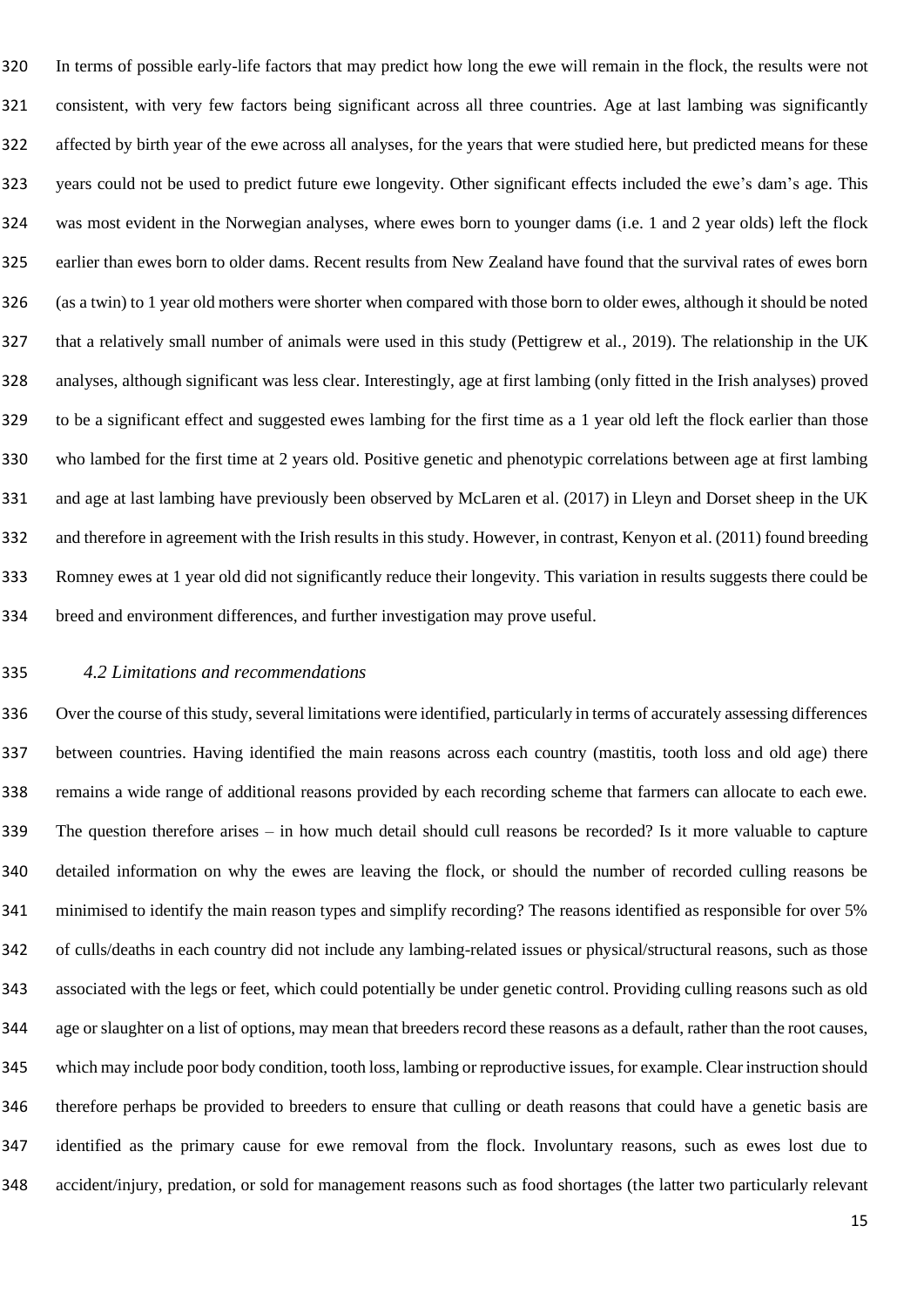to Norway), were also all below the 5% threshold. These involuntary culls or deaths are useful to know for management or compensatory reasons, but could be combined, and records potentially removed, for consideration of longevity within genetic analyses.

 With mastitis and tooth loss being the main drivers of ewes leaving the flock in these data sets, genetic analyses of these direct traits could be a useful option to explore in order to try to reduce the impact these traits have in terms of longevity. These traits would be more easily defined and may be affected less by management policies across different farms, reducing residual variation compared with the more general trait of age at last lambing. This could potentially increase the heritability of the trait under selection, leading to faster genetic gain. However, to include reduced mastitis or tooth loss in future breeding goals, accurate recording of these traits by the breeders would be required. The two traits are very different in terms of their effect, mastitis affecting ewes of all ages while tooth loss predominantly affected older ewes. They are also very different due to the nature of the different breeds and systems studied in the present analyses - mastitis affecting predominantly terminal sire type breeds (i.e. high growth rates, high litter sizes) with lower incidence in a more hill type breed; whilst tooth loss tends to be more prevalent in ewes grazing poorer quality hill swards.

 Due to the different management and breed structures of the data available from each country, only observational comparisons between countries could be made. Although the final models used to assess age at last lambing were as similar as possible, the different analyses could not be compared using any statistical analyses. The main differences across the three countries, which could not be ignored in the models used, were the breeds involved (pure breeds in Norway and UK compared to a mix of pure and crossbred animals in Ireland) and the age of the ewes at their first lambing (one year old in Norway, two years old in UK and a combination of both in Ireland). Nonetheless, these analyses help towards improving our knowledge and understanding of factors influencing ewe longevity across each country. The results from this study, both in terms of the main reasons identified across each country for mortality/culling and the analyses of age at last lambing to assess ewe longevity, suggest further work would be beneficial before attempting to combine data across countries or systems, or infer longevity implications in one country based on results from another.

## **5. Conclusion**

 This study has helped to further our understanding of the main causes of ewe mortality or culling (voluntary or involuntary) across 3 different European sheep production systems. Differences were observed in the retention rate of breeding ewes in the flocks across ages, as well as in the main reasons for ewes leaving the flock, which suggest that longevity is influenced by different factors across countries and systems. The early life predictors investigated could not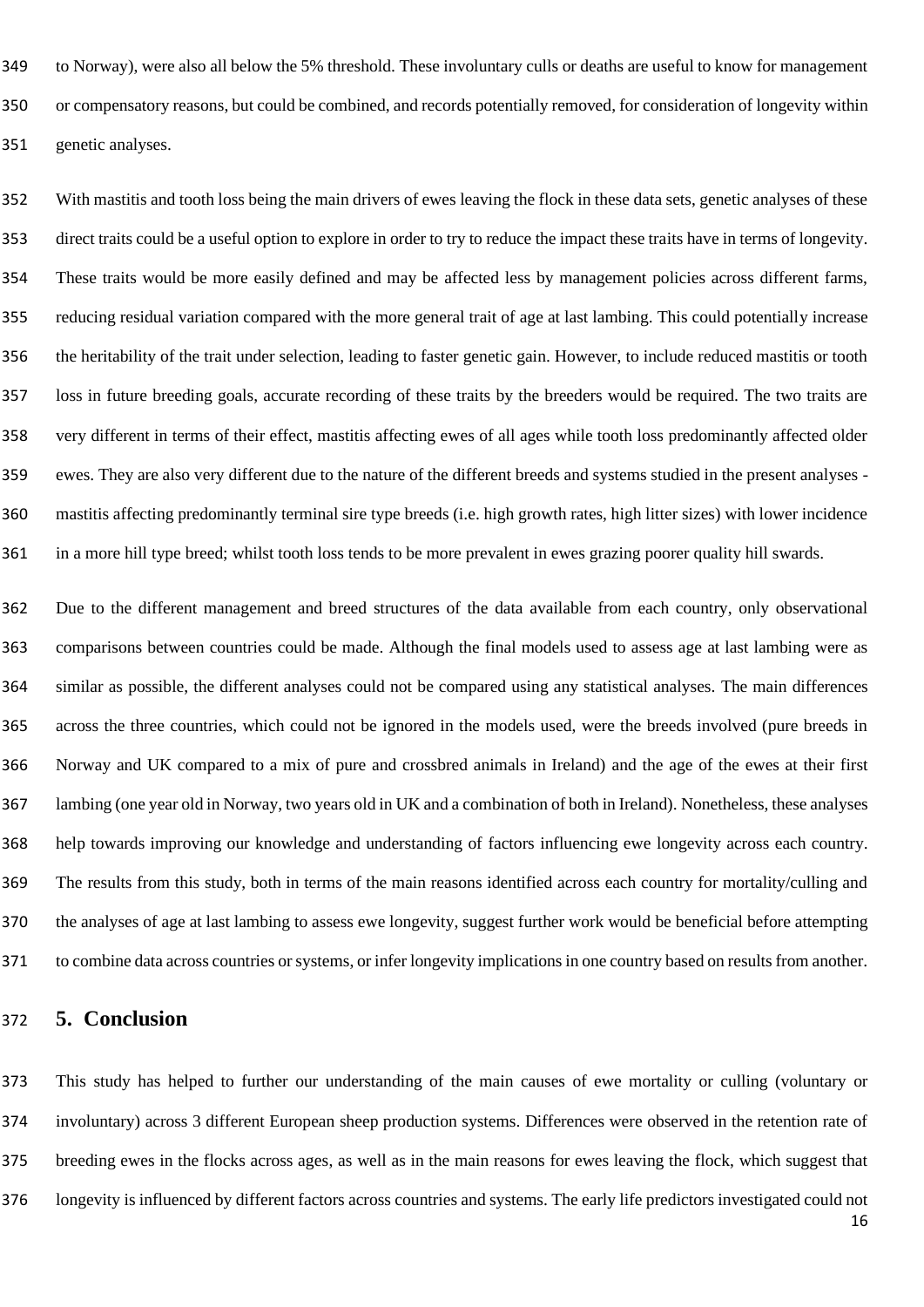- be used to provide consistent recommendations across countries and production systems that would influence ewe
- longevity. Therefore, one common definition or solution to select ewes for longer productive life in divergent sheep
- flocks may not be appropriate.

# **Acknowledgment and funding**

 This work was funded by the Irish Department of Agriculture, Food and the Marine (DAFM), the Research Council of Norway (Project number 272338), the Norwegian Association of Sheep and Goat Breeders (NSG) and the UK Department for Environment, Food and Rural Affairs (DEFRA) through the ERA-NET SUSAN project SusSheP.

 Thanks also to the Norwegian Meat and Poultry Research Centre and Sheep Ireland for access to commercial flock data. SRUC receives financial support from the Scottish Government's Rural and Environment Science and Analytical Services Division to collect research flock data.

Finally, many thanks to all farmers and research technicians involved in the collection and submission of data.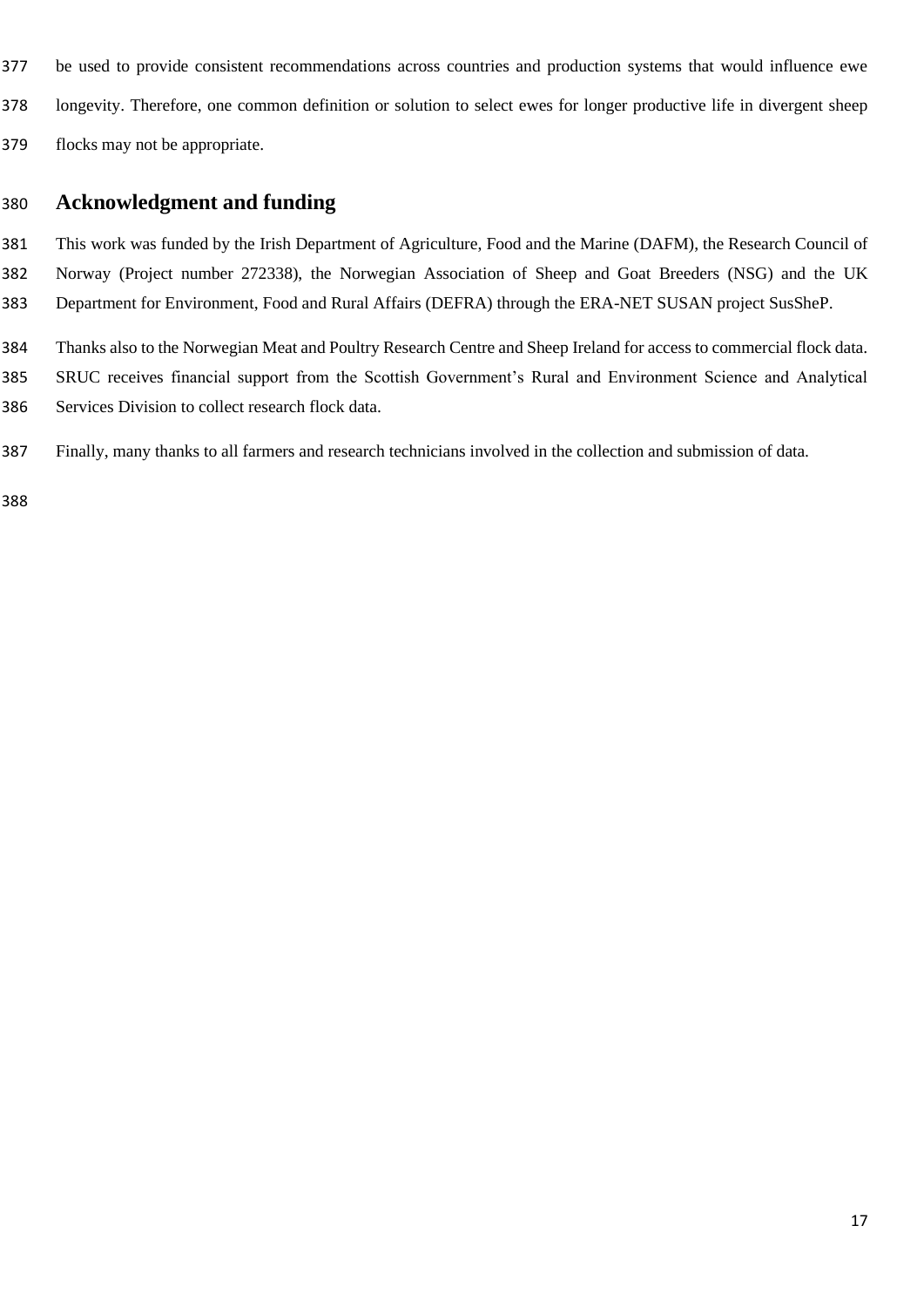| 390 | Animalia, 2018. Arsmelding 2018. https://www.animalia.no/globalassets/sauekontrollen--- |
|-----|-----------------------------------------------------------------------------------------|
| 391 | dokumenter/arsmelding-sau-2018.pdf (accessed 7th October 2019).                         |

 Annett, R.W., Carson, A.E., Dawson, L.E.R., Irwin, D., Gordon, A.W., Kilpatrick, D.J., 2011. Comparison of the longevity and lifetime performance of Scottish Blackface ewes and their crosses within hill sheep flocks. Animal. 5:3, 347-355.

 Bergonier, D., Berthelot, X., 2003. New advances in epizootiology and control of ewe mastitis. Liv. Prod. Sci. 79, 1-16.

 Borg, R.C., Notter, D.R., Kott, R.W., 2009. Genetic analysis of ewe stayability and its association with lamb growth and adult production. J. Anim. Sci. 87, 3515-3524

 Brash, L., Fogarty, N., Gilmour, A., 1994. Reproductive performance and genetic parameters for Australian Dorset sheep. Aust. J. Agri. Res. 45, 427-441.

 Conington, J., Bishop, S.C., Grundy, B., Waterhouse, A., Simm, G., 2001. Multi-trait selection indexes for sustainable UK hill sheep production. Anim. Sci. 73, 413-423.

 Conington, J., Cao, G., Stott, A., Bunger, L., 2008. Breeding for resistance to mastitis in United Kingdom sheep, a review and economic appraisal. Vet. Rec. 162, 369-376.

 Dove, H., Milne, J.A., 1991. An evaluation of the effects of incisor dentition and of age on the performance of lactating ewe and their lambs. Anim. Prod. 53, 183-190.

 Eikje, L.S., Adnoy, T., Klemetsdal, G., 2008. The Norwegian sheep breeding scheme: description, genetic and phenotypic change. Animal. 2, 167-176.

 Gelasakis, A.I., Mavrogianni, V.S., Petridis, I.G., Vasileiou, N.G.C., Fthenakis, G.C., 2015. Mastitis in sheep – The last 10 years and the future of research. Vet. Microbiol. 81, 136-146.

 Jakobsen, J.H., Holme, I.-J., Boman, I.A., Blichfeldt, T., 2017. Curve linear weighting of litter size in the Norwegian Total Merit Index. Poster at Sheep Breeders Round Table, Nottingham, UK.

https://www.nationalsheep.org.uk/workspace/pdfs/norway-2.pdf (accessed 7th September 2019).

 Jones, O.R., Jones, D.L., Edwards-Jones, G., Cross, P., 2013. Informing decision making in agricultural greenhouse gas mitigation policy: A Best–Worst Scaling survey of expert and farmer opinion in the sheep industry. Env. Sci. & Pol. 29: 46-56.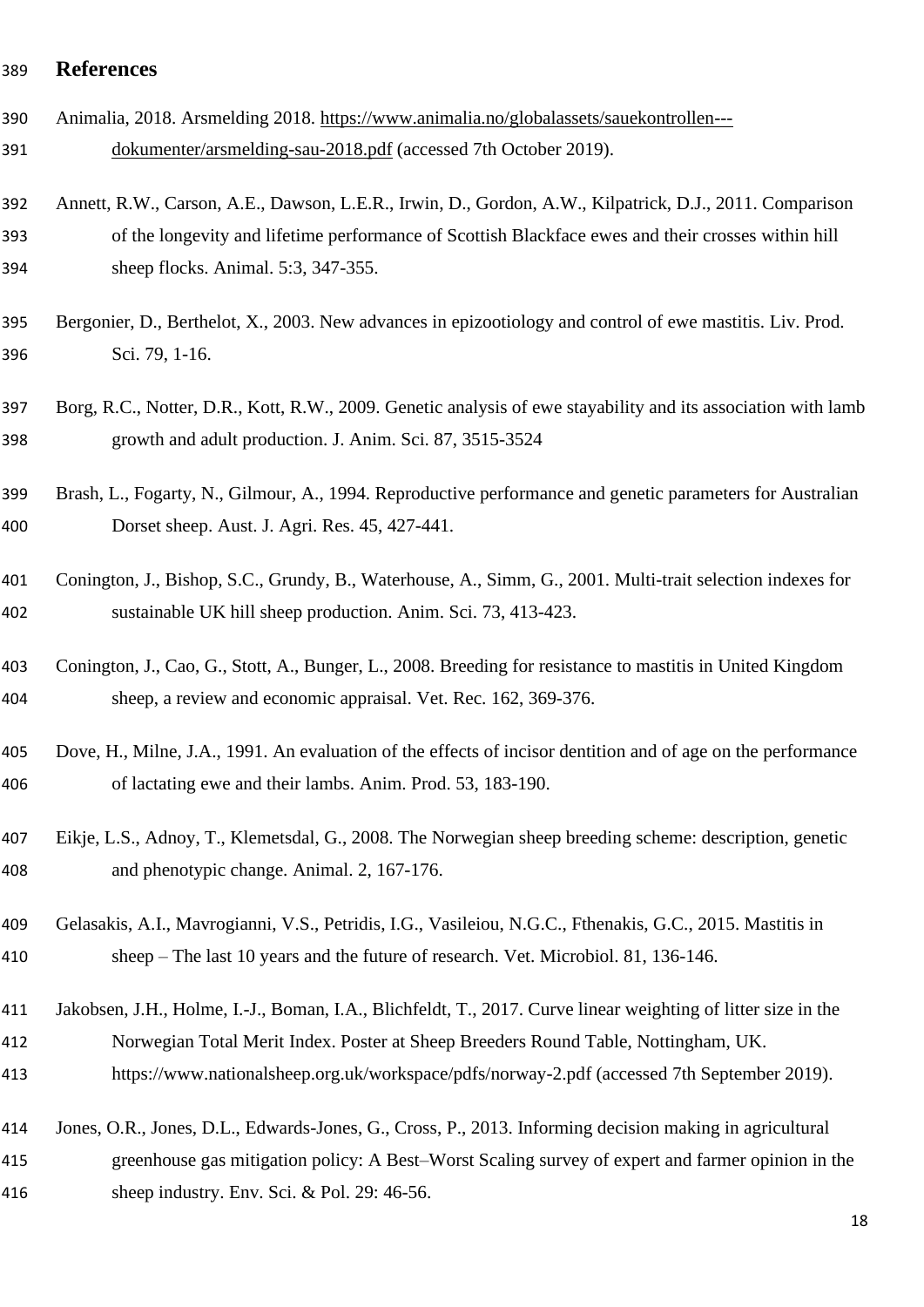| 418 | Kenyon, P.R., van der Linden, D.S., West, D.M., Morris, S.T., 2011. The effect of breeding hoggets on  |
|-----|--------------------------------------------------------------------------------------------------------|
| 419 | lifetime performance. N. Z. J. Agri. Res., 54:4, 321-330.                                              |
| 420 | Lambe, N.R., Navajas, E.A., McLean, K.A., Simm, G., Bunger, L., 2007. Changes in carcass traits during |

- growth in lambs of two contrasting breeds, measured using computer tomography. Liv. Sci. 107, 37- 52.
- Lambe, N.R., Conington, J., Bishop, S.C., McLean, K.A., Bunger, L., McLaren, A., Simm, G., 2008. Relationships between lambs carcass quality traits measured by X-ray computed tomography and current UK hill sheep breeding goals. Animal 2, 36-43.
- Lambe, N.R., Wall, E., Ludemann, C.I., Bunger, L., Conington, J., 2014. Genetic improvement of hill sheep – Impacts on profitability and greenhouse gas emissions. Small Rumin. Res. 120, 27-34.
- Larsgard, A.G., Vaabenoe, A., 1993. Genetic and environmental causes of variation in mastitis in sheep. Small Rumin. Res. 12, 339-347.
- Lee, M.A., Cullen, N.G., Mewman, S.A.N., Dodds, K.G., McEwan, J.C., Shackell, G.H., 2015. Genetic analysis and genomic selection of stayability and productive life in New Zealand ewes. J. Anim. Sci. 93, 3268-3277.
- McGregor, B.A., 2011. Incisor development, wear and loss in sheep and their impact on ewe production, longevity and economics: A review. Small Rumin. Res. 95, 79-87.
- McLaren, A., Kaseja, K., Moore, K., Mucha, S., Boon, S., Conington, J., 2017. Genetic aspects of ewe longevity and fertility traits in Lleyn and Dorset sheep. In Proceedings of the British Society of Animal Science Conference, Advances in Animal Biosciences. The Future of Animal Science, 26-27 April 2017, Chester, UK, pp. 101.
- McLaren, A., Kaseja, K., Yates, J., Mucha, S., Lambe, N.R., Conington, J., 2018. New mastitis phenotypes suitable for genomic selection in meat sheep and their genetic relationships with udder conformation and lamb live weights. Animal, 12, 2470-2479.
- Mekkawy, W., Roehe, R., Lewis, R., Davies, M.H., Bunger, L., Simm, G., Haresign, W., 2009. Genetic relationship between longevity and objectively or subjectively assessed performance traits in sheep using linear censored models. J. Anim. Sci., 87, 3482-3489.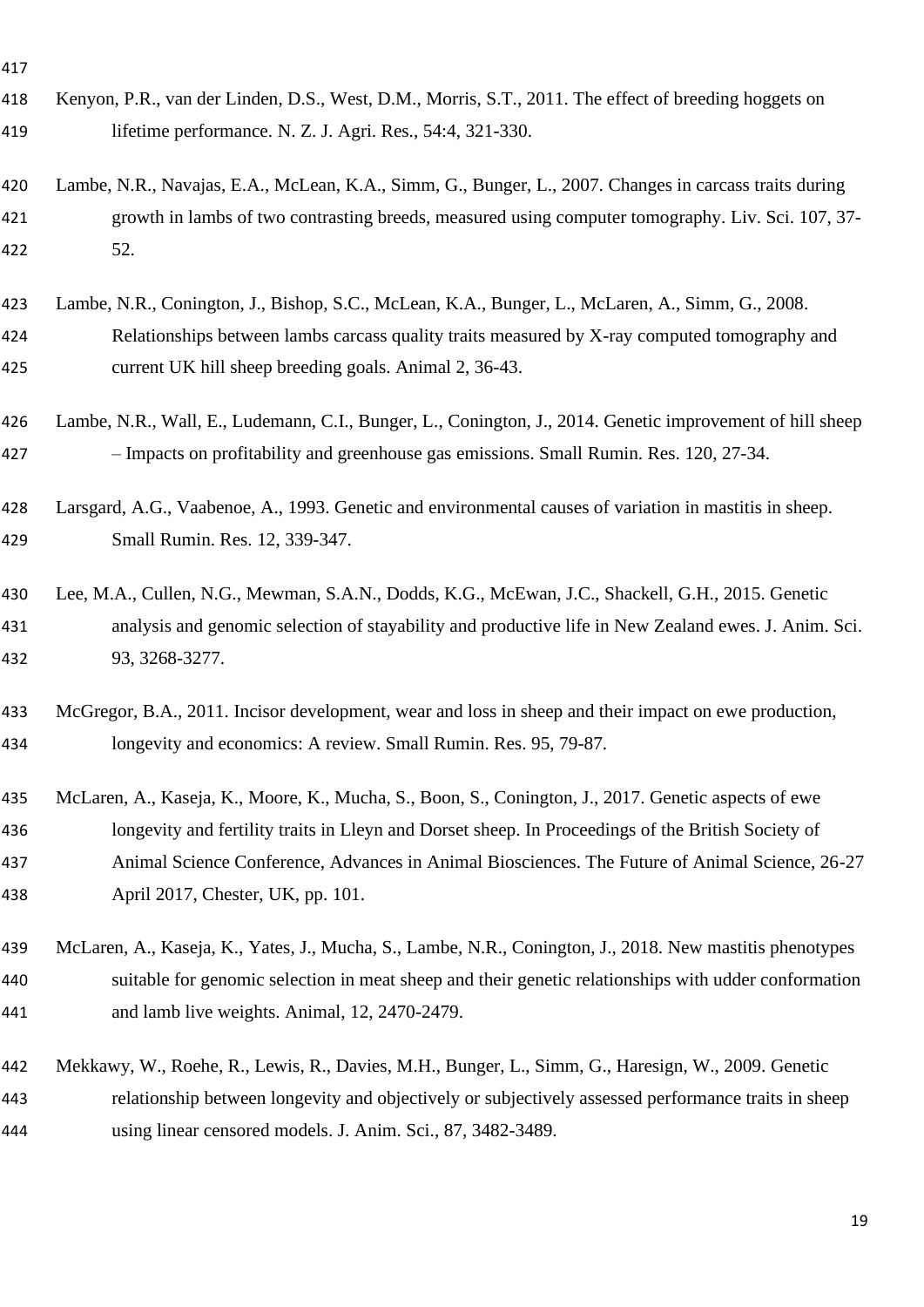- O'Brien, A.C., McHugh, N., Wall, E., Pabiou, T., McDermott, K., Randles, S., Fair, S., Berry, D.P., 2017. Genetic parameters for lameness, mastitis and dagginess in a multi-breed sheep population. Animal, 11:911-919. doi: 10.1017/S1751731116002445.
- Pabiou, T., Byrne, T., Wall, E., McHugh, N., 2014. Genetic improvement of sheep in Ireland. Proceedings 449 of the 10<sup>th</sup> World Congress of Genetics Applied to Livestock Production, Vancouver, Canada. <http://www.wcgalp.org/system/files/proceedings/2014/genetic-improvement-sheep-ireland.pdf> (accessed 7th October 2019)
- Pettigrew, E.J., Hickson, R.E., Morris, S.T., Lopez-Villalobos, N., Pain, S.J., Kenyon, P.R., Blair, H.T., 2019. The effects of birth rank (single or twin) and dam age on the lifetime productive performance of female dual purpose sheep (*Ovis aries*) offspring in New Zealand. PLoS ONE 14(3): e0214021. https://doi.org/10.1371/journal.pone.0214021
- SAS (2013) SAS Institute Inc., 2013. SAS/STAT® 9.4 User's Guide. Cary, NC: SAS Institute Inc.
- Santos, B.F.S., McHugh, N., Byrne, T.J., Berry, D.P., Amer, P.R., 2015. Comparison of breeding objectives across countries with application to sheep indexes in New Zealand and Ireland. J. Anim. Breed. Genet. 132; 144–154. doi:10.1111/jbg.12146.
- 460 VSN International (2013) Gentstat for Windows 16<sup>th</sup> Edition. VSN International, Hemel Hempstead, UK
- Waage, S., Vatn, S., 2008. Individual animal risk factors for clinical mastitis in meat sheep in Norway. Prev. Vet. Med. 87, pp 229-243. https://doi.org/10.1016/j.prevetmed.2008.04.0024.002
- Williams, A., 1993. Evaluation of tooth grinding as a method for improving economic performance in flocks with premature incisor tooth loss ("broken mouth"). Final Report Project DAV 5 Wool Research and Development Corporation. Victorian Department of Agriculture, Werribee.
- Zishiri, O.T., Cloete, S.W.P., Olivier, J.J., Dzama, K., 2013. Genetic parameters for growth, reproduction and fitness traits in the South African Dorper sheep breed. Small Rumin. Res. 112, 39-48.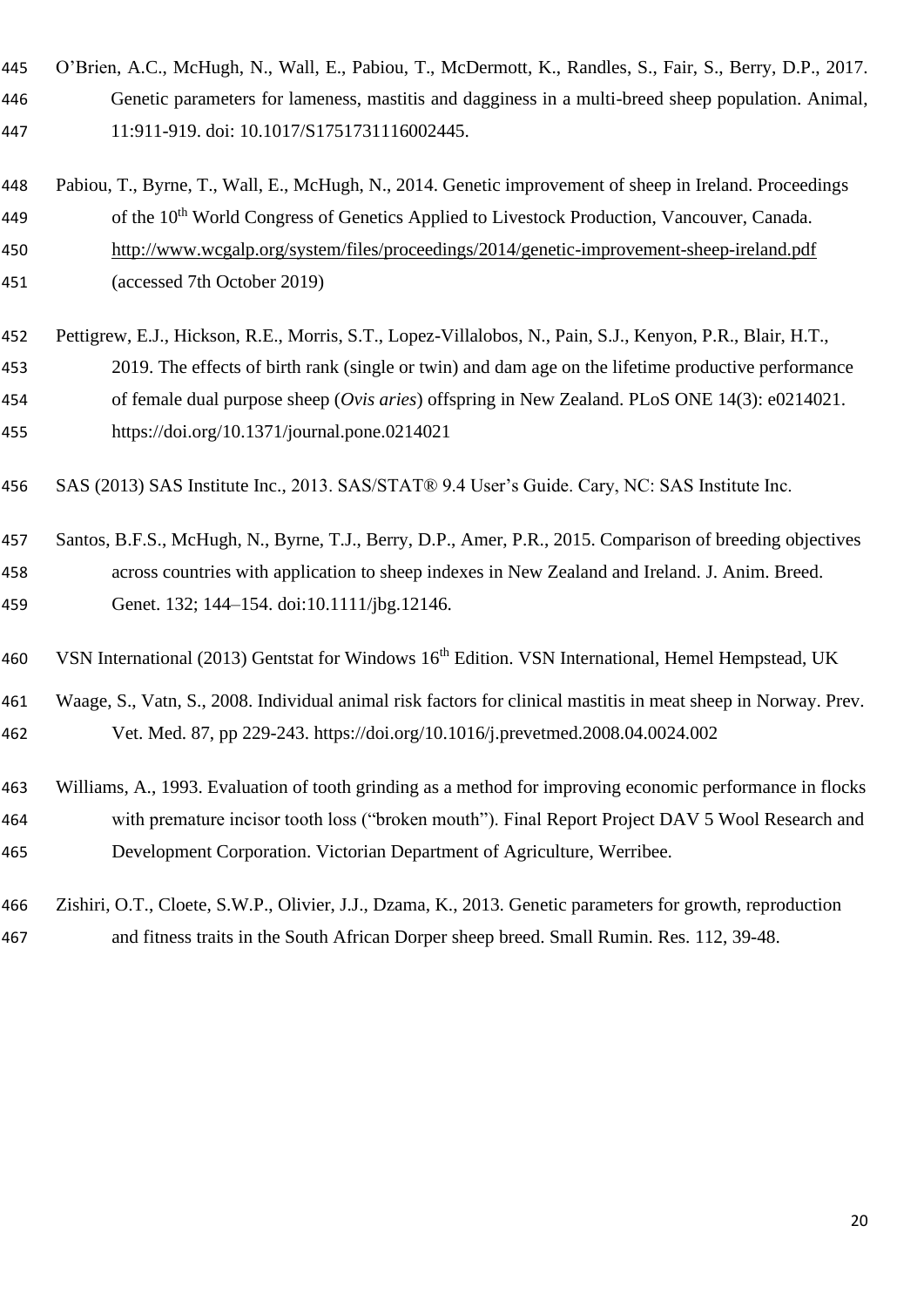#### **Table 1.** Summary statistics for the fixed effects fitted in the linear models

|                                                |       | Norway |     |                          |       | Ireland |              |     |       | UK   |      |       |
|------------------------------------------------|-------|--------|-----|--------------------------|-------|---------|--------------|-----|-------|------|------|-------|
| <b>Effects fitted</b>                          | Av.   | S.D.   | Min | Max                      | Av.   | S.D.    | Min          | Max | Av.   | S.D. | Min  | Max   |
| Ewe birth weight (kg)                          | 4.93  | 0.94   | 1.5 | 9.5                      | 4.55  | 1.06    | 2            | 10  | 3.77  | 0.66 | 1.6  | 6.5   |
| Ewe weight - approx. 6-8 weeks old $(kg)^*$    | 14.56 | 2.72   | 5   | 30                       | 19.30 | 3.81    | 12           | 32  | 18.15 | 1.04 | 14.2 | 22.17 |
| Ewe weight - approx. 14-20 weeks old $(kg)$ ** | 39.95 | 4.64   | 30  | 50                       | 35.62 | 6.91    | 20           | 55  | 27.41 | 1.05 | 24.1 | 31.98 |
| Ewe age at first lambing (years)               |       |        |     | $\overline{\phantom{0}}$ | 1.88  | 0.33    | 1            | 2   |       |      |      |       |
| Dam of ewe age (years)                         | 2.60  | 1.19   |     | 6                        | 2.76  | 1.54    |              |     | 3.51  | 1.15 |      |       |
| Birth litter size of ewe                       | 2.41  | 0.75   |     | 4                        | 1.87  | 0.68    |              | 4   | 1.59  | 0.53 |      | 3     |
| Breed proportion of Texel (%)                  |       |        |     | $\overline{\phantom{0}}$ | 45.91 | 48.69   | $\mathbf{0}$ | 100 |       |      |      |       |
| Breed proportion of Suffolk (%)                |       |        |     | $\overline{\phantom{0}}$ | 16.89 | 35.16   | $\Omega$     | 100 |       |      |      |       |
| Breed proportion of Belclare (%)               |       |        |     |                          | 18.48 | 35.16   | $\Omega$     | 100 |       |      |      |       |
| Breed proportion of Charollais (%)             |       |        |     | $\overline{\phantom{0}}$ | 5.20  | 21.59   | $\mathbf{0}$ | 100 |       |      |      |       |
| Breed proportion of Vendeen (%)                |       |        |     |                          | 4.70  | 20.21   | 0            | 100 |       |      |      |       |

\*Ewe live weight: live weight corrected to 56 and 40 days old for UK and Irish data, respectively. Live weight gain from birth corrected to 42 days old for Norwegian data \*\*Ewe live weight: live weight corrected to 111 and 100 days old for UK and Irish data, respectively. Live weight gain from birth corrected to 140 days old for Norwegian data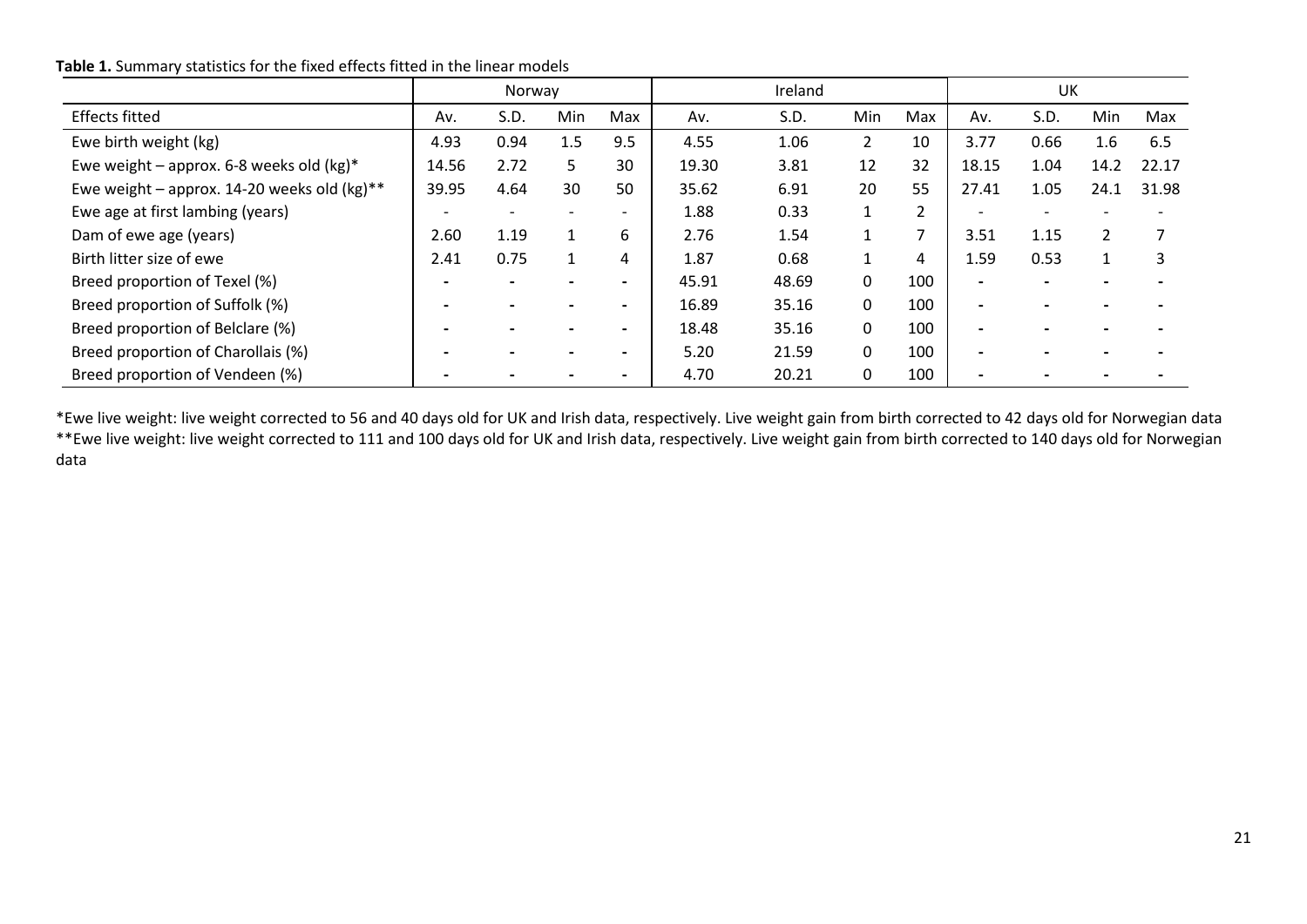221 **Table 2.** Most numerous cull and death reasons provided by commercial/research farms in Norway,

| 222 | Ireland and the UK (as a percentage of total ewe deaths or culls recorded in each country) |                               |                                |  |  |  |  |  |
|-----|--------------------------------------------------------------------------------------------|-------------------------------|--------------------------------|--|--|--|--|--|
|     | Norway                                                                                     | Ireland                       | UK                             |  |  |  |  |  |
|     | Mastitis (19.9%)                                                                           | Age (20.9%)                   | Teeth (38.9%)                  |  |  |  |  |  |
|     | Udder problems (16.9%)                                                                     | Died (reason unknown) (19.9%) | Age (23.5%)                    |  |  |  |  |  |
|     | Age (12.4%)                                                                                | Slaughtered (15.9%)           | Body condition (6.8%)          |  |  |  |  |  |
|     | Non-breeder (6.3%)                                                                         | Mastitis (13.5%)              | Missing - presumed dead (6.8%) |  |  |  |  |  |
|     |                                                                                            | Unknown reason (6.4%)         | Reproductive disorder (5.4%)   |  |  |  |  |  |
|     |                                                                                            | Body condition (5.7%)         |                                |  |  |  |  |  |
|     |                                                                                            | Udder problems (5.7%)         |                                |  |  |  |  |  |

224 **Table 3.** Summary statistics for age at last lambing data available from Norway, Ireland and the UK

|                                                         | Norway    |      |              |     | Ireland |      |     |     | UK   |      |     |     |
|---------------------------------------------------------|-----------|------|--------------|-----|---------|------|-----|-----|------|------|-----|-----|
| <b>Trait</b>                                            | Av.       | S.D. | Min          | Max | Av.     | S.D. | Min | Max | Av.  | S.D. | Min | Max |
| Ewe age at<br>last recorded<br>lambing<br>event (years) | 3.38 1.79 |      | $\mathbf{1}$ | 6   | 4.22    | 1.68 | 1   | 7   | 4.35 | 1.12 |     |     |

225

226

227 **Table 4.** Details of the effects fitted in each model, and their significance, across each country.

| Effects fitted in the models                   | Norway          | Ireland             | UK              |
|------------------------------------------------|-----------------|---------------------|-----------------|
| Ewe birth year                                 | $V^{***}$       | $\mathcal{V}^{***}$ | $7***$          |
| Flock of birth                                 | $\checkmark$    | $\checkmark$        |                 |
| Dam age                                        | $\checkmark$    | $\checkmark$ ns     |                 |
| Ewe birth weight                               | $\checkmark$ ns | $\checkmark$        | $\checkmark$ ns |
| Birth litter size of ewe                       | $\checkmark$    | $\bigwedge^{***}$   | $\checkmark$ ns |
| Ewe weight - approx. 6-8 weeks old             | $\checkmark$ ns | $\checkmark^{**}$   | $\checkmark$ ns |
| Ewe weight - approx. 14-20 weeks old           | $\checkmark$ ns | $\checkmark$ ns     | $\checkmark$ ns |
| Ewe weight – approx. 6-8 weeks old (squared)   | $\checkmark$ ns |                     | $\checkmark$ ns |
| Ewe weight - approx. 14-20 weeks old (squared) | $\checkmark$ ns |                     | $\checkmark^*$  |
| Ewe age at first lambing                       |                 | ****                |                 |
| Breed proportion of Texel (%)                  |                 | $\checkmark$        |                 |
| Breed proportion of Suffolk (%)                |                 | $\checkmark$        |                 |
| Breed proportion of Belclare (%)               |                 | $\checkmark$        |                 |
| Breed proportion of Charollais (%)             |                 | $\checkmark$ ns     |                 |
| Breed proportion of Vendeen (%)                |                 | $\checkmark^*$      |                 |
| Ewe birth year x Flock of birth                | $V$ ***         |                     | $V^{***}$       |
| Variance accounted for by the models $(R2)$    | 10.8%           | 31.0%               | 3.5%            |
|                                                |                 |                     |                 |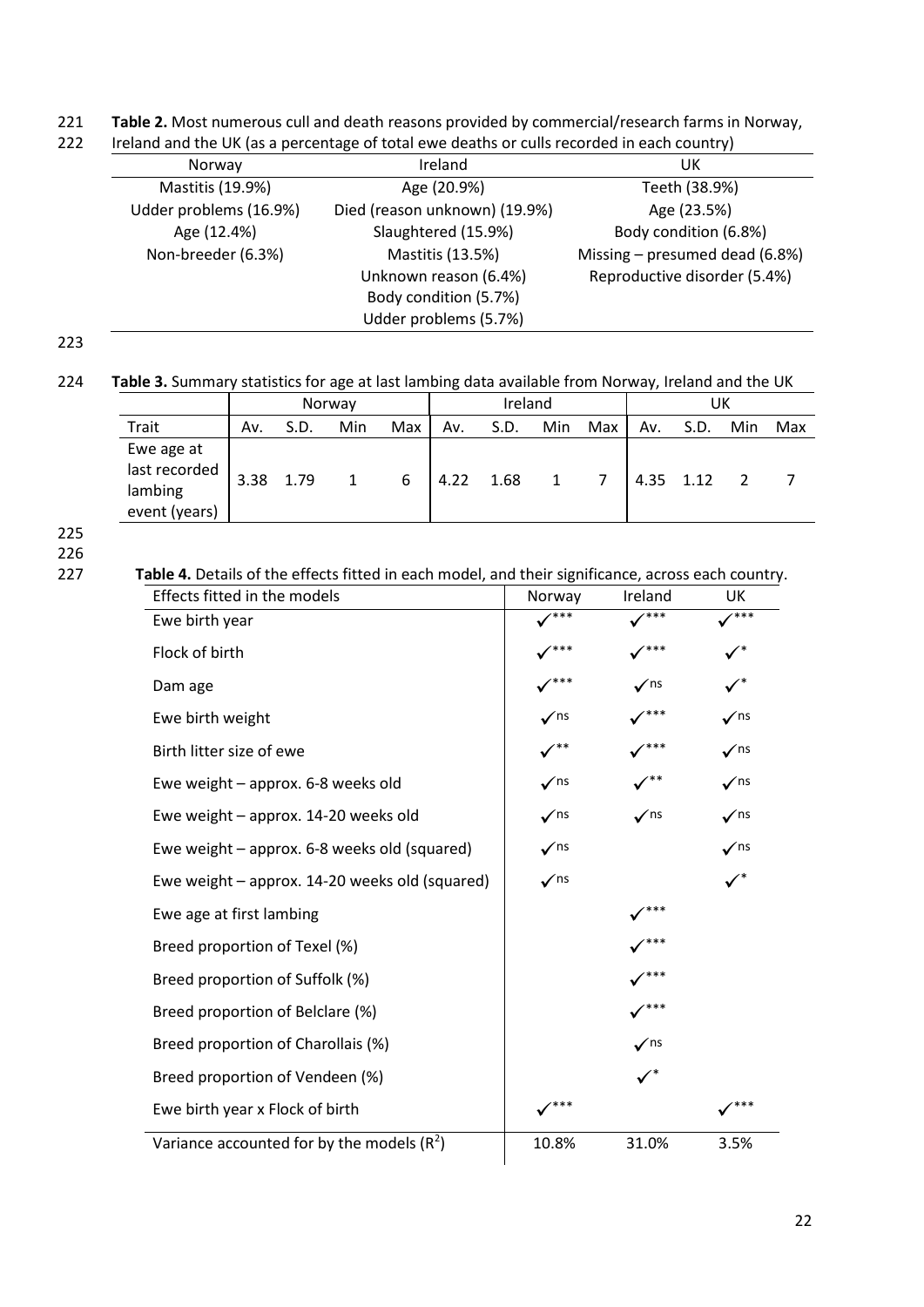|        | Residual means standard error (RMSE)                                              | 1.74 | 1.60 | 1.14 |
|--------|-----------------------------------------------------------------------------------|------|------|------|
| 228    | $\checkmark$ Fitted in model; *** P<0.001; ** P<0.01; *P<0.05; ns Not Significant |      |      |      |
| 229    |                                                                                   |      |      |      |
| $\sim$ |                                                                                   |      |      |      |